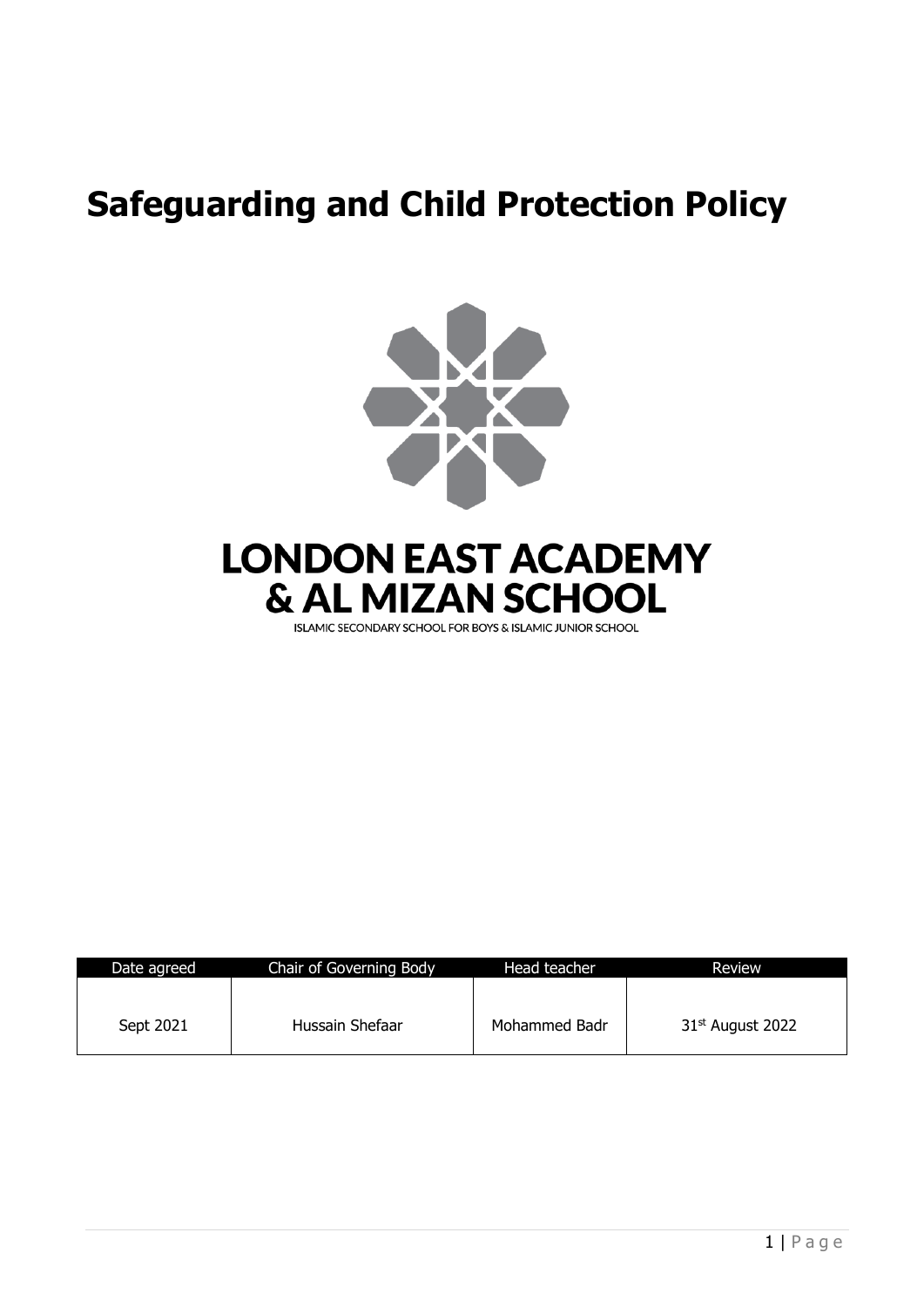## **Contents:**

| 1.  | Introduction                                                               | 4              |
|-----|----------------------------------------------------------------------------|----------------|
| 2.  | Purpose of policy                                                          | 4              |
| 3.  | Core safeguarding principles                                               | $\overline{4}$ |
| 4.  | Safeguarding legislation and guidance                                      | 5              |
| 5.  | LBTH safeguarding children partnership supplementary safeguarding guidance | 5              |
| 6.  | Statutory framework                                                        | 6              |
| 7.  | <b>Definitions</b>                                                         | 6              |
| 8.  | Roles and responsibilities                                                 | 7              |
| 9.  | School procedures for safeguarding & child protection                      | 7              |
| 10. | Children missing education                                                 | 10             |
| 11. | When to be concerned                                                       | 10             |
| 12. | Dealing with a disclosure                                                  | 10             |
| 13. | Record keeping                                                             | 10             |
| 14. | Detection - Signs of abuse                                                 | 11             |
| 15. | Physical contact and restraint                                             | 11             |
| 16. | The use of the ELM, LMC and the Maryam centre                              | 11             |
| 17. | Definition of child abuse                                                  | 12             |
| 18. | reporting child abuse                                                      | 12             |
| 19. | Reporting allegations of child abuse involving the headteacher             | 12             |
| 20. | Support                                                                    | 13             |
| 21. | Confidentiality                                                            | 13             |
| 22. | Monitoring, evaluation and review                                          | 13             |
|     | Appendix A - Categories of signs and abuse                                 | 14             |
| 23. | Physical abuse                                                             | 14             |
| 24. | Signs of physical abuse                                                    | 14             |
| 25. | <b>Emotional abuse</b>                                                     | 14             |
| 26. | Signs of emotional abuse                                                   | 14             |
| 27. | Sexual abuse                                                               | 14             |
| 28. | Signs of Sexual abuse                                                      | 15             |
| 29. | <b>Neglect</b>                                                             | 15             |
| 30. | Signs of neglect                                                           | 15             |
| 31. | Organise abuse                                                             | 15             |
| 32. | Sexual violence and sexual harrassment between children                    | 15             |
| 33. | Female genital mutilation (FGM)                                            | 16             |
| 34. | Child trafficking                                                          | 16             |
| 35. | Child sexual exploitation (CSE)                                            | 16             |
| 36. | Child criminal exploitation (CCE)                                          | 17             |
| 37. | County lines                                                               | 17             |
| 38. | Gender based violence/ violence against women and girls (VAWG)             | 18             |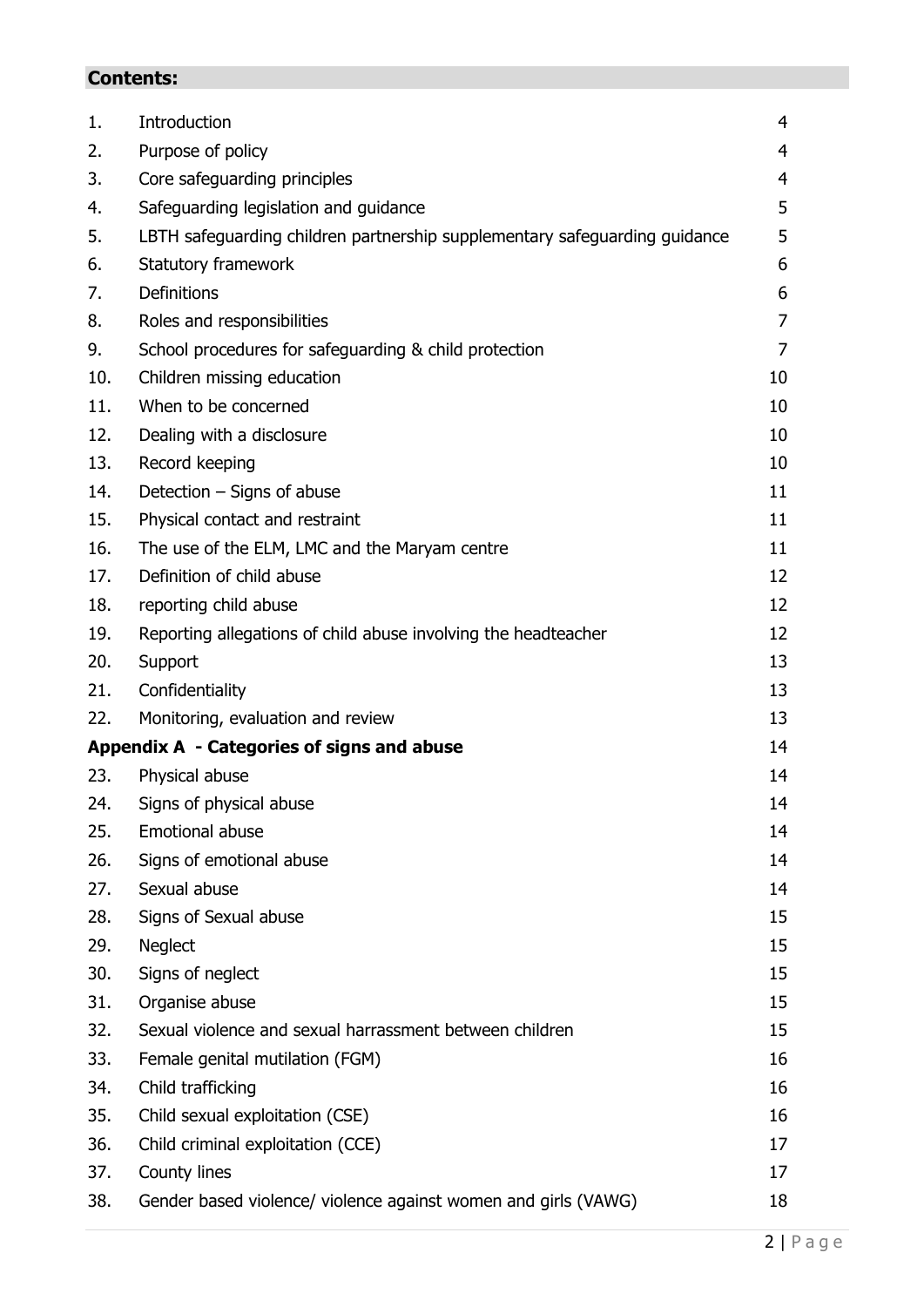| 39.        | E-safety (use of ICT, the internet, mobile technology and social media                                     | 18 |
|------------|------------------------------------------------------------------------------------------------------------|----|
| 40.        | Forced marriage                                                                                            | 18 |
| 41.        | Involvement in gangs                                                                                       | 19 |
| 42.        | <b>Drugs</b>                                                                                               | 19 |
| 43.        | Faith abuse                                                                                                | 19 |
| 44.        | Peer to peer abuse                                                                                         | 19 |
| 45.        | Mental health                                                                                              | 19 |
| 46.        | Pupil with family members in prison                                                                        | 19 |
| 47.        | Domestic abuse                                                                                             | 20 |
| 48.        | Homeslessness                                                                                              | 20 |
| 49.        | Children and the court system                                                                              | 20 |
| 50.        | Private fostering arrangements                                                                             | 20 |
| 51.        | Child abductions and community incidents                                                                   | 21 |
| 52.        | <b>Upskirting</b>                                                                                          | 21 |
| 53.        | Sexting and sharing of indecent images                                                                     | 21 |
| 54.        | Confidentiality, information sharing and GDPR                                                              | 22 |
| 55.        | Training                                                                                                   | 23 |
| 56.        | Early help                                                                                                 | 24 |
|            | Appendix B: Children at risk from extremism and radicalisation                                             | 26 |
| 57.        | Aims                                                                                                       | 26 |
| 58.        | Why might a young person be drawn towards extremist ideology?                                              | 26 |
| 59.        | Recognising extremism                                                                                      | 26 |
| 60.        | Reporting                                                                                                  | 26 |
| <u>61.</u> | Interventions for individuals                                                                              | 27 |
| 62.        | Prevention                                                                                                 | 27 |
| 63.        | Internet security                                                                                          | 27 |
| 64.        | Visitors and and the use of school premises and facilities                                                 | 28 |
|            | Appendix C: Important telephone numbers and emails                                                         | 29 |
|            | Appendix D: A short statement for parents/carers                                                           | 30 |
|            | <b>Appendix E: Record of concern</b>                                                                       | 31 |
|            | Appendix F: Dealing with allegations of abuse against headteacher, teachers, volunteers<br>and other staff | 33 |
| 65.        | Reporting allegations                                                                                      | 33 |
| 66.        | Initial consideration                                                                                      | 33 |
| 67.        | Action following initial consideration                                                                     | 34 |
| 68.        | Case subject to police investigation                                                                       | 35 |
| 69.        | Supporting those involved                                                                                  | 35 |
| 70.        | Resignations and 'compromise agreements'                                                                   | 35 |
| 71.        | Record keeping                                                                                             | 36 |
| 72.        | References                                                                                                 | 36 |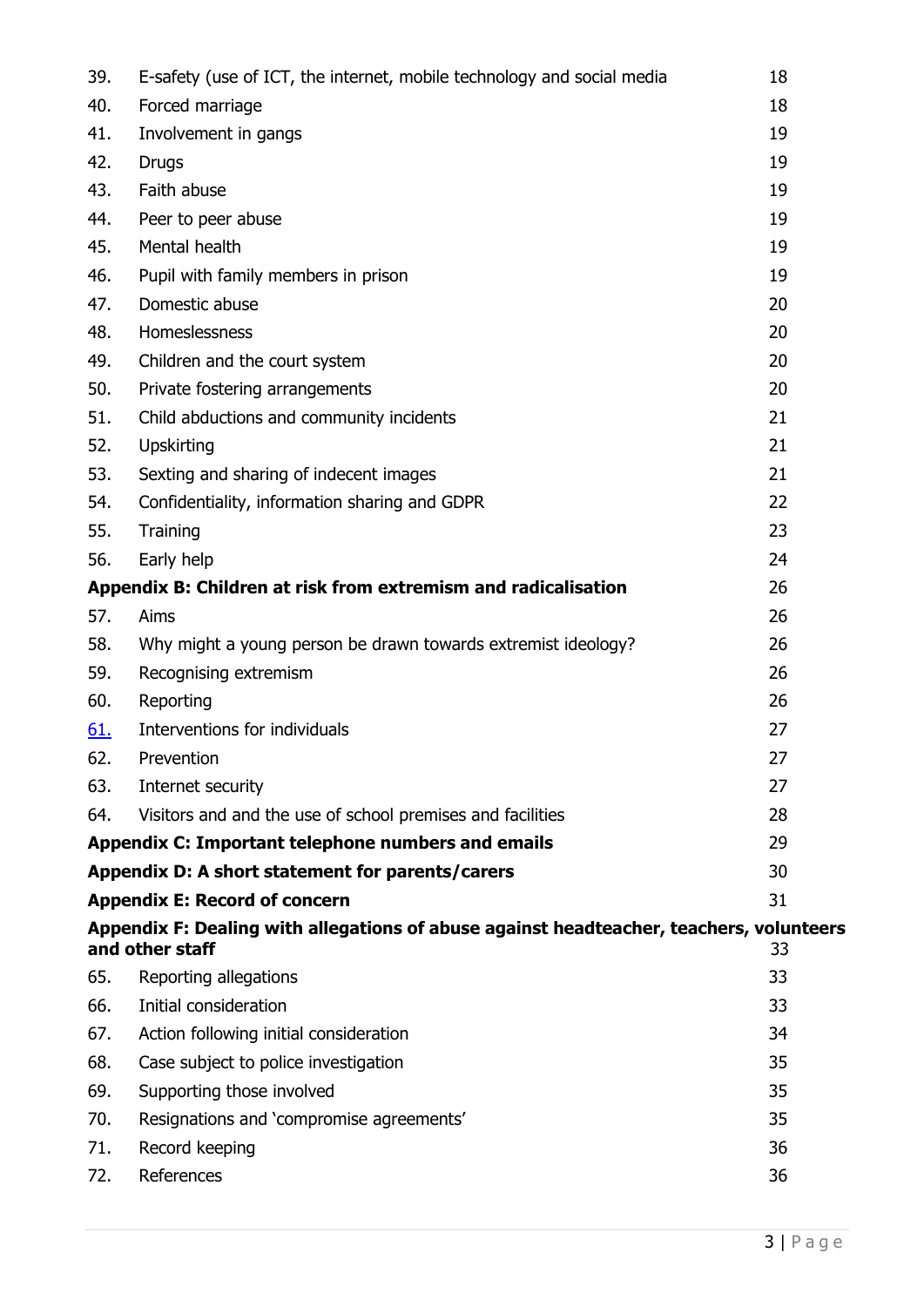## **1. Introduction**

The purpose of this policy is to:

- Inform staff, parents/carers and governors about the schools' responsibilities in terms of safeguarding and child protection.
- **Enable everyone to have a clear understanding of how these responsibilities should be carried** out.

AMS & LEA follow the procedures outlined by the Tower Hamlets Local Safeguarding Children Board (TH-LSCB) which provides a guide to procedure and practice for all professional staff in Tower Hamlets who work with children.

This policy is to be read in conjunction with:

- Keeping children safe in education statutory guidance from September 2021 Statutory guidance for schools and colleges.
- Working Together to Safeguard Children, DfE, and March 2018.
- London Child Protection Procedures (March 2021): [http://www.londoncp.co.uk/;](http://www.londoncp.co.uk/)
- Tower Hamlets SCP Multi-Agency Safeguarding Thresholds Guidance
- **Tower Hamlets SCP Supplementary Guidance for Schools and Education Settings on Child** Protection Procedures - September 2020
- Tower Hamlets SCP LADO Procedures and Flowchart re Allegations made against staff working in the children's workforce - Information about reporting and managing allegations
- **Tower Hamlets SCP Supplementary Guidance for Schools and Education Settings on Managing** Allegations of Abuse against Staff – September 2020

Teachers and other school staff members are particularly well placed to observe the outward signs of abuse, changes in behaviour and failure to develop because they have daily contact with the children.

We recognise the important role the school has in the early recognition of the signs and symptoms of abuse and neglect. We ensure that we make effective and fair use of all the appropriate referral process.

AMS & LEA aim to develop an atmosphere in which children feel secure, in which their viewpoints are valued, and in which they are encouraged to talk and listen. A short statement for parents/carers is included in appendix D.

## **2. Purpose of policy**

- To provide all staff with key information to enable them to identify safeguarding concerns and know what action to take in response.
- To ensure consistent good practice throughout the school.
- To demonstrate the school's commitment to safeguarding to the whole school community: pupils, parents/carers and other partners.

## **3. Core safeguarding principles**

- The welfare of the child is paramount and underpins all discussions, decision making, and actions taken at the school.
- All concerns disclosed and reported will be taken seriously.
- All children have the right to have a life free from harm, regardless of age, gender, ability, culture, race, language, religion or sexual identity, all have equal rights to protection. This includes children's lives in digital and online environments.
- The child's wishes and feelings will always be taken into account at the school when determining what action to take and what support to provide.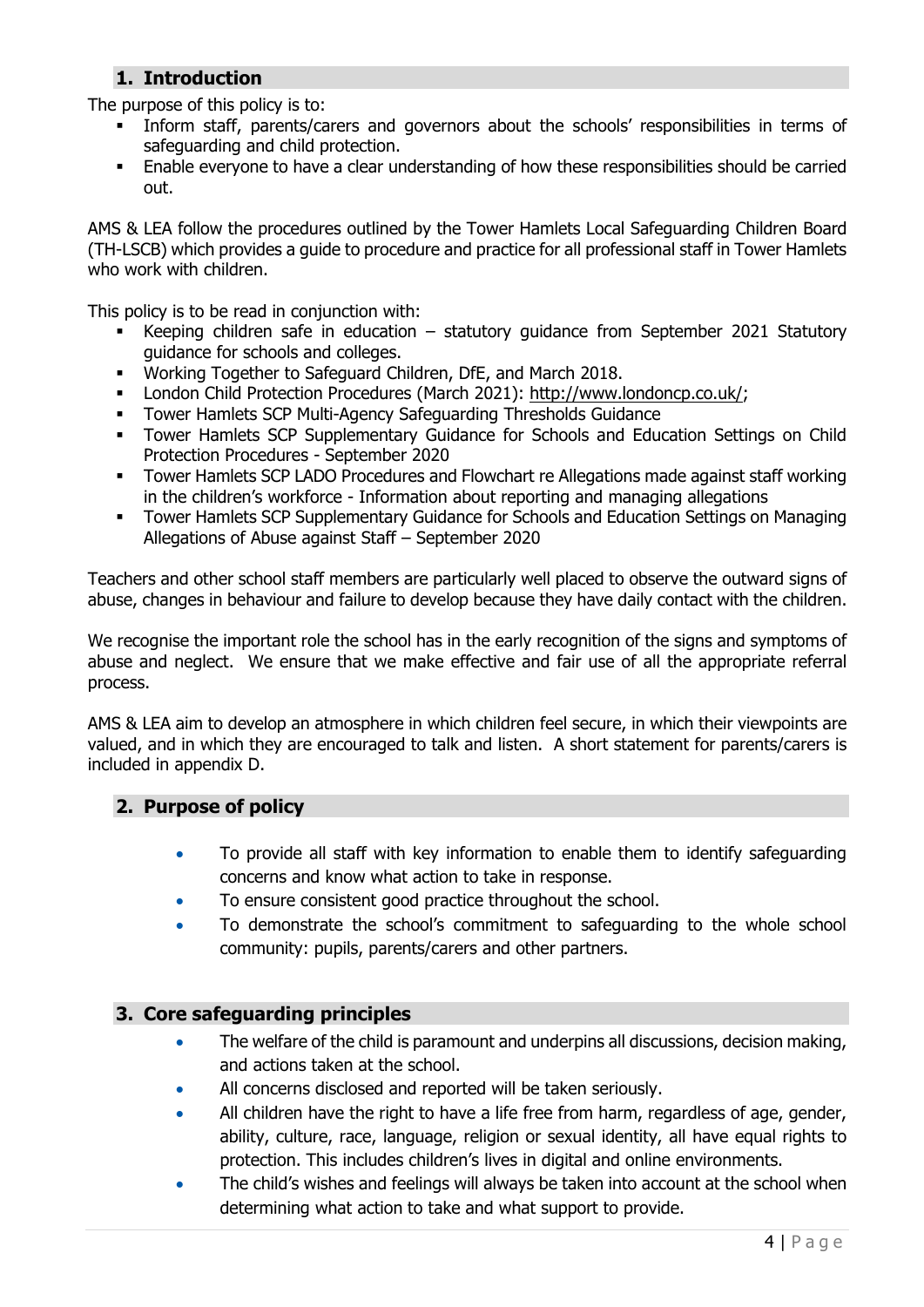- All staff including supply staff, contractors and volunteers have an equal responsibility to act immediately on any suspicion or disclosure that may suggest a child is at risk of harm or has been harmed.
- The Designated Safeguarding Lead will ensure that all pupils and staff involved in safeguarding and child protection issues will receive appropriate support.

These 6 core principles are embedded within the school's safeguarding arrangements; its safeguarding policies, procedures and systems; and underpin the whole school approach to safeguarding at Al-Mizan School and London East Academy.

## **4. Safeguarding legislation and guidance**

The following safeguarding legislation and government guidance have informed the content of this policy: [delete as appropriate]

- Section 157 of the Education Act 2002 (Independent schools only, including academies and Free Schools)
- The Education (Independent School Standards) Regulations 2014 (Independent schools only, including academies and Free Schools)
- Education and Training (Welfare of Children) Act 2021 (16-19 Academies and Independent Training Providers)
- The Safeguarding Vulnerable Groups Act 2006
- The Teacher Standards 2012
- Working Together to Safeguarding Children 2018 (Updated December 2020)
- Keeping Children Safe in Education 2021
- What to do if you're worried a child is being abused 2015
- UKCIS Sharing Nudes and Semi-Nudes: Advice for Education Settings Working with Children and Young People (December 2020)
- Sexual Violence and Sexual Harassment between Children in Schools and Colleges: Advice for Schools and Colleges on how to prevent and respond to reports of sexual violence and harassment between children (Updated July 2021)

## **5. Tower Hamlets safeguarding children partnership supplementary safeguarding guidance**

The following THSCP safeguarding guidance has informed the content of this policy:

- London Child Protection Procedures revised 6th Edition (London Safeguarding Children Board, March 2021)
- Tower Hamlets SCP Multi-Agency Safeguarding Thresholds Guidance
- Tower Hamlets SCP Supplementary Guidance for Schools and Education Settings on Child Protection Procedures - September 2021
- Tower Hamlets SCP LADO Procedures and Flowchart re Allegations made against staff working in the children's workforce - Information about reporting and managing allegations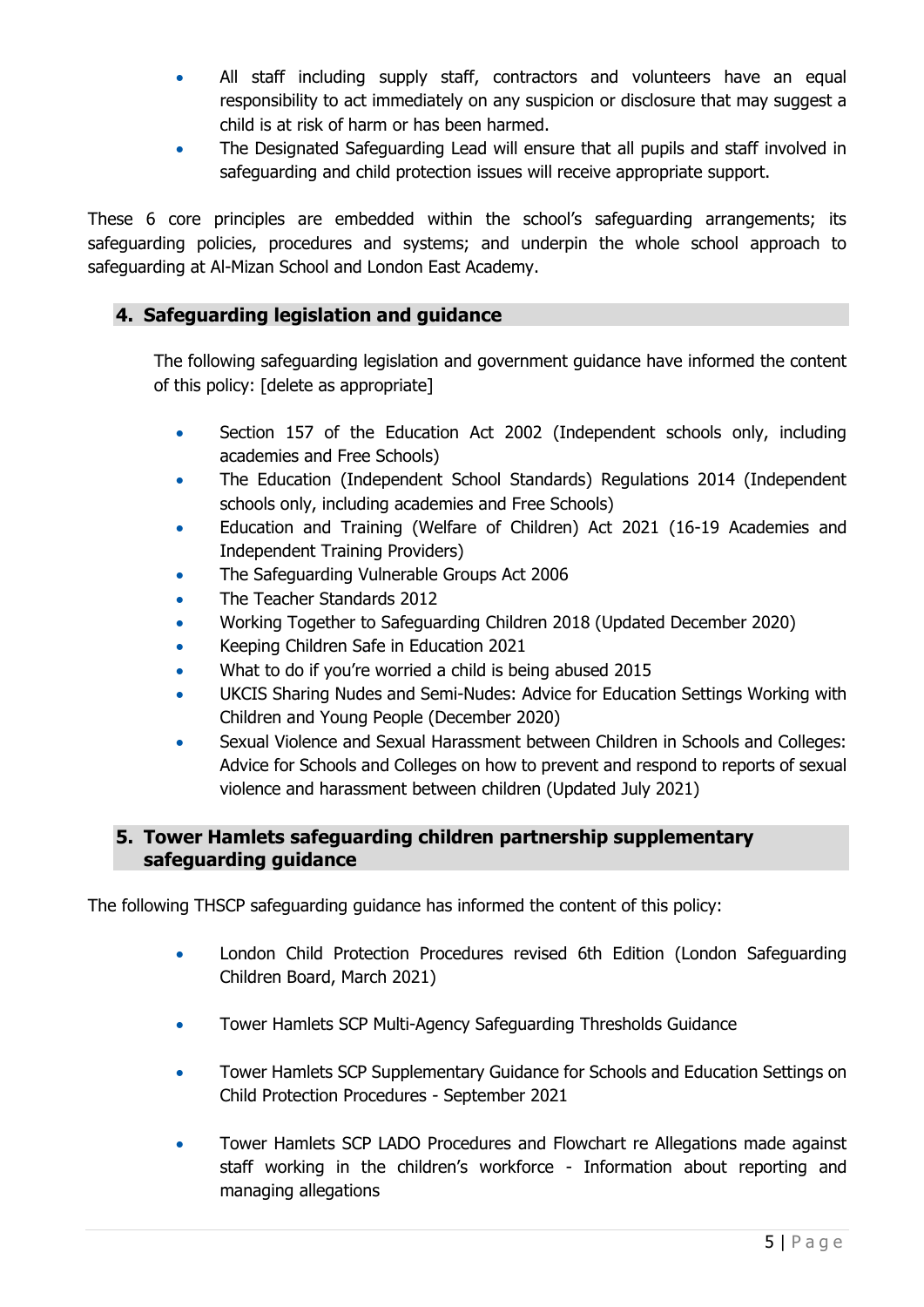• Tower Hamlets SCP Supplementary Guidance for Schools and Education Settings on Managing Allegations of Abuse against Staff – September 2021

## **6. Statutory framework**

Keeping Children Safe in Education (DfE, September 2021) requires all schools to follow the procedures for protecting children from abuse, which are established by the Local Safeguarding Children Board. Schools must ensure that they have appropriate procedures in place for responding to situations in which they believe that the child has been abused or is at risk of abuse. Details of categories of abuse and signs of possible abuse are included in appendix A.

The school agrees with the assertion that 'safeguarding vulnerable people from radicalisation is no different from safeguarding them from other forms of harm'. Appendix B details the schools' measures to safeguard its pupils/students from radicalisation<sup>1</sup> and extremism<sup>2</sup>.

The school will comply with the latest guidance on prevent duty and the appropriate referral to the Channel programme as stipulated in the 'Keeping children safe in education – September '2021'.

[https://www.gov.uk/government/publications/prevent-duty-guidance/revised-prevent-duty](https://www.gov.uk/government/publications/prevent-duty-guidance/revised-prevent-duty-guidance-for-england-and-wales)[guidance-for-england-and-wales](https://www.gov.uk/government/publications/prevent-duty-guidance/revised-prevent-duty-guidance-for-england-and-wales)

[https://assets.publishing.service.gov.uk/government/uploads/system/uploads/attachment\\_data/file/](https://assets.publishing.service.gov.uk/government/uploads/system/uploads/attachment_data/file/964567/6.6271_HO_HMG_Channel_Duty_Guidance_v14_Web.pdf) [964567/6.6271\\_HO\\_HMG\\_Channel\\_Duty\\_Guidance\\_v14\\_Web.pdf](https://assets.publishing.service.gov.uk/government/uploads/system/uploads/attachment_data/file/964567/6.6271_HO_HMG_Channel_Duty_Guidance_v14_Web.pdf)

The procedures in place also cover circumstances in which a member of staff is accused or suspected of abuse.

Keeping Children Safe in Education (ibid) places the following responsibilities on the school.

- Staff should be alert to signs of abuse and know to whom they should report any concerns or suspicions.
- Staff should be aware that they can report concerns directly to the local MASH (multi-agency safeguarding hub) or children's social care.
- The designated safeguarding officer should have responsibility for co-ordinating action within the school and liaisons with other agencies.
- Staff with designated responsibility for child protection and safeguarding should receive appropriate training.
- Schools should be aware of and follow the correct procedures established by the Local Safeguarding Children Board.
- Schools should have procedures (of which all staff are aware) for handling suspected cases of abuse of pupils, including procedures to be followed if a member is accused of abuse, or suspected of abuse.
- In line with previous guidance, parents should be made aware of the school child protection & safeguarding policy and the fact that cases may need to be referred to statutory services (ie, Children's Social Care) or the police, in the interests of the child.

## **7. Definitions**

#### **Safeguarding and promoting the welfare of children** means:

- **•** Protecting children from maltreatment
- Preventing impairment of children's health or development

 $1$  Radicalisation refers to the process by which a person comes to support terrorism and forms of extremism leading to terrorism <sup>2</sup> Extremism is vocal or active opposition to fundamental British values, including democracy, the rule of law, individual liberty and mutual respect and tolerance of different faiths and beliefs. We also include in our definition of extremism calls for the death of members of our armed forces, whether in this country or overseas.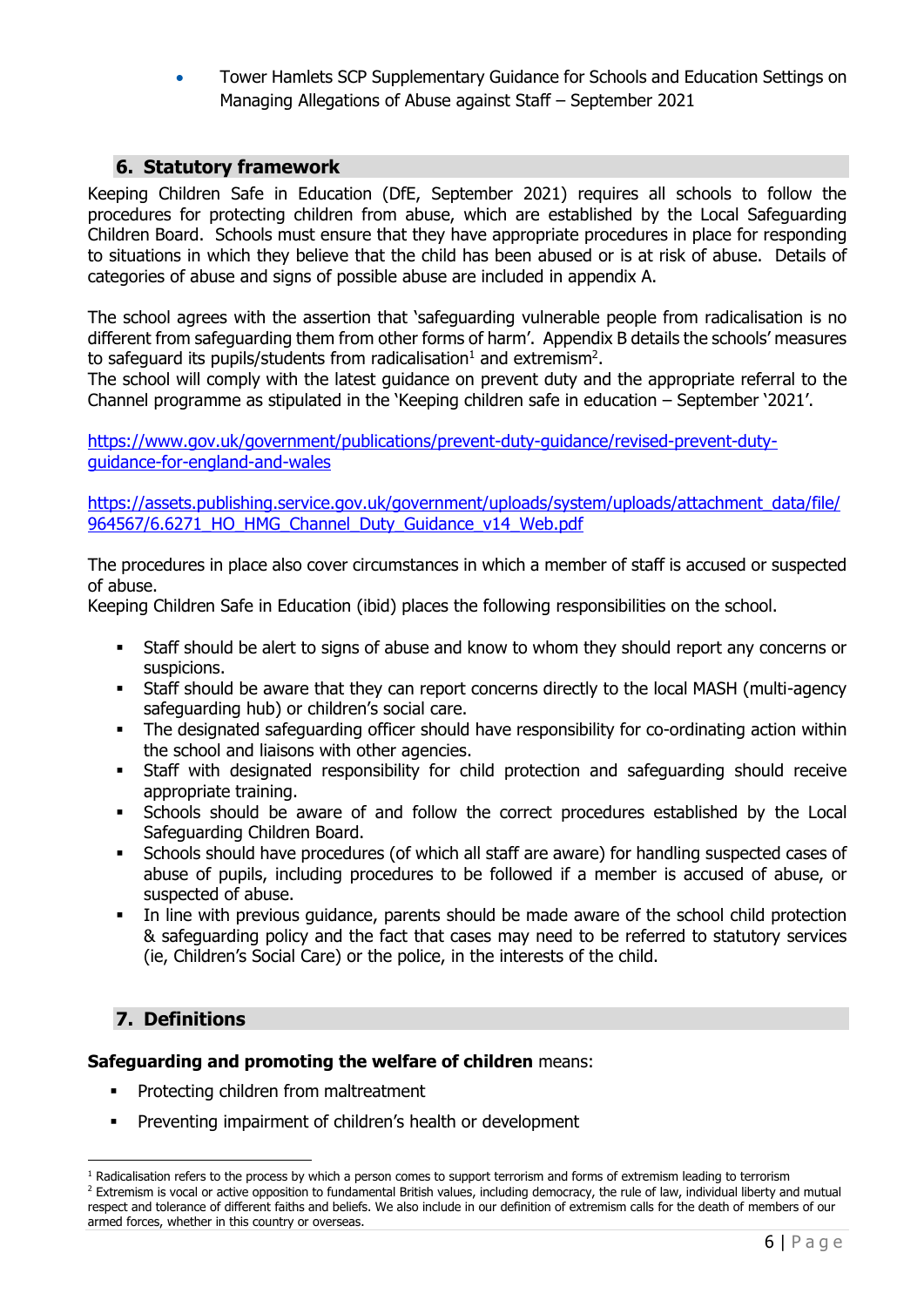- **Ensuring that children grow up in circumstances consistent with the provision of safe and** effective care
- Taking action to enable all children to have the best outcomes

**Child protection** is part of this definition and refers to activities undertaken to prevent children suffering, or being likely to suffer, significant harm.

**Abuse** is a form of maltreatment of a child, and may involve inflicting harm or failing to act to prevent harm. Appendix 1 explains the different types of abuse.

**Neglect** is a form of abuse and is the persistent failure to meet a child's basic physical and/or psychological needs, likely to result in the serious impairment of the child's health or development. Appendix 1 defines neglect in more detail.

**Sexting** (also known as youth produced sexual imagery) is the sharing of sexual imagery (photos or videos) by children

**Children** includes everyone under the age of 18.

## **8. Roles and responsibilities**

The Designated Safeguarding Officer (DSL) at AMS & LEA is Fazal Mahmud, and the deputy (DSL) for both schools is the head teacher, Mohammed Badr. The member of the governing body responsible for safeguarding and child protection issues is the Chair of governors, Hussain Shefaar.

It is the duty of the DSL to:

- a. Ensure that the Tower Hamlets Local Safeguarding Children Board's procedures are followed in AMS and LEA.
- b. Ensure that all staff members are aware of these procedures.
- c. Ensure that the Director of London Muslim Centre is kept informed of any concerns.
- d. Develop effective working relationships with other agencies and services.
- e. Decide whether to take further action about specific concerns (e.g. whether to refer to Social Care).
- f. Liaise with Children's Social Care over suspected cases of child abuse.
- g. Ensure that accurate records relating to individual children are kept in a secure place and marked 'Strictly Confidential'.
- h. Submit reports to (and attend) Child Protection Conferences.
- i. Ensure that the school effectively monitors children who have been identified as 'at risk'.
- j. Provide guidance to parents /carers, children and staff about obtaining appropriate support.

The designated safeguarding and child protection governor will review the safeguarding practices in the schools on a regular basis, and no less than annually, to ensure that:

- the schools are carrying out the duties to safeguard the welfare of pupils/students at the schools;
- **•** members of staff and volunteers are aware of current child protection practices and that staff have received training where appropriate, and;
- Child protection is integrated into the school induction procedures for all new members of staff and volunteers and supply staff.

The governor will also interrogate the single central record (SCR) to ensure that all agreed procedures are being followed for the recruitment of staff and volunteers as set out in the schools' recruitment policy.

## **9. School procedures for safe guarding & child protection**

If any member of staff is concerned about a child, then they must inform the DSL or the Deputy DSL and report their concern using the form attached in appendix E. If, at any point, there is a risk of immediate serious harm to a child a referral should be made to children's social care immediately.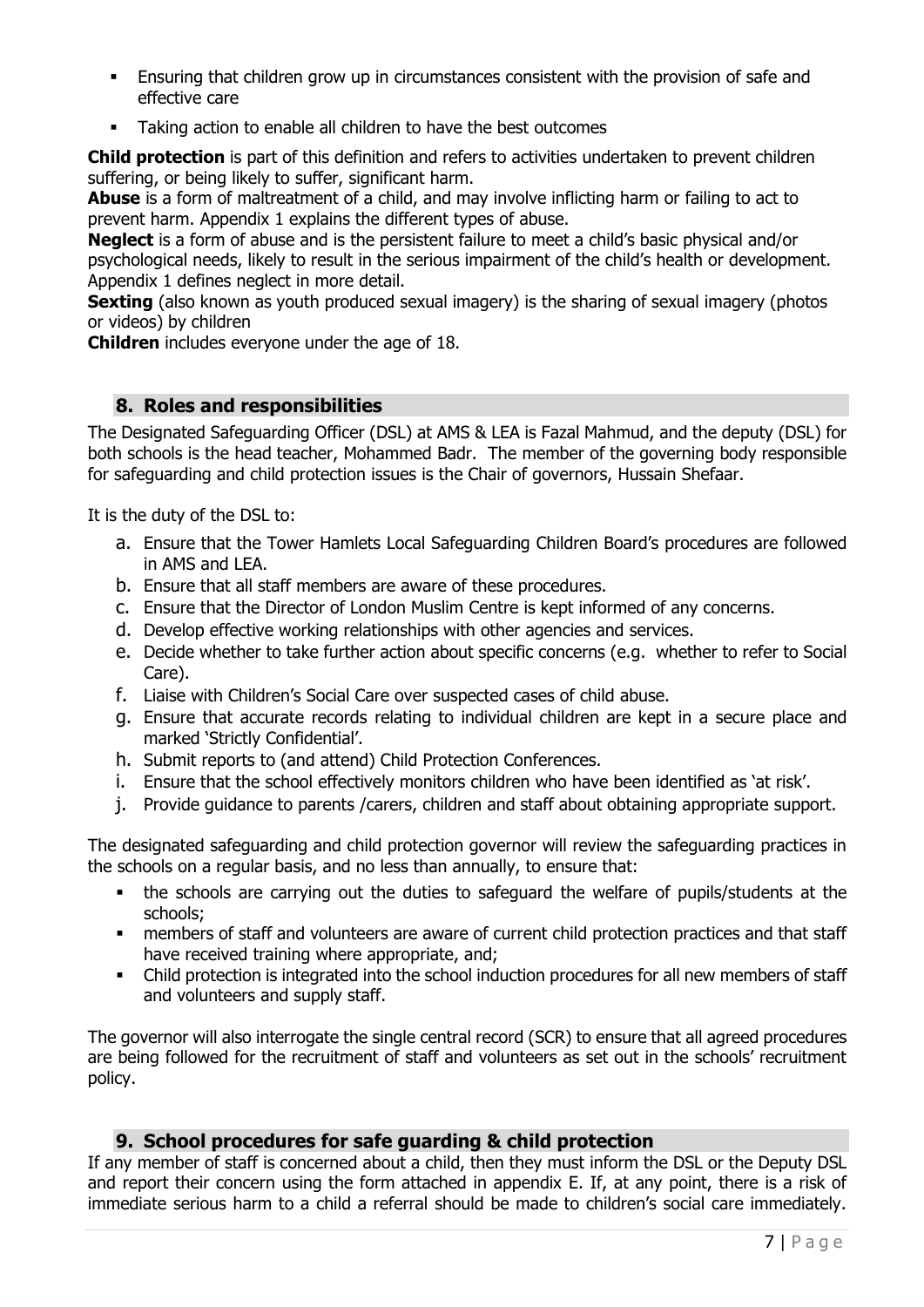Anybody can make a referral in such situation and need not go through the DSL. In regards to FGM, teachers must personally report to the police a disclosure that FGM has been carried out (in addition to liaising with the DSL).

To report a concern, information regarding the concerns must be recorded by the member of staff on the same day on the designated form (Appendix E). The recording must be a clear, precise, factual account of the observation. The account must be dated and signed.

The DSL will abide by the guidance of the Local Safeguarding Children Board, and may refer the matter to the Multi-Agency Safeguarding Hub (MASH) in Tower Hamlets Children's Social Care. The Director of the London Muslim Centre must be briefed before a referral is made.

In some circumstances, parents may be notified, but staff should not notify parents in advance if there is any risk of

- (a) Further endangering the child or children involved;
- (b) Compromising the integrity of any evidence which may later be used in court, or
- (c) Causing any alleged perpetrator of child abuse to be protected from investigation.

Only the DSL should make decisions about when to disclose child protection issues to parents and other staff must assume that information about child protection issues is strictly confidential, and act accordingly.

If a referral is made to the MASH, the DSL will ensure that a written report of the concerns is sent to the social worker dealing with the case within 48 hours.

Particular attention is paid to the attendance and development of any child who has been identified as 'at risk' or who has been made subject to a Child Protection Plan.

If a pupil about whom safeguarding concerns have been raised changes school, the DSL or the Deputy DSL will inform the social worker responsible for the case (if there is one) and transfer the appropriate records to the receiving school. They will also inform the Local Authorities involved.

All staff members are required to provide relevant information about any person who lives or works in the same household as them who may pose a risk to children<sup>3</sup>.

All staff will have regular training on areas related to child protection& safeguarding. These areas include:

- a. child protection procedures and the contents of the Child Protection& Safeguarding Policy (annually);
- b. general training on responsibility for the DSL and Deputy DSL (triennially);
- c. updates on changes to legislation, policy and procedure in the area of child protection (ongoing);
- d. specific guidance in recognising signs of abuse, FGM, child trafficking and exploitation, child sexual exploitation, children at risk from extremism and radicalisation, domestic violence, Esafety (use of ICT, the Internet and Social Media), forced marriage, violence against women and girls, involvement in gangs, drugs and neglect (shared as part of the policy).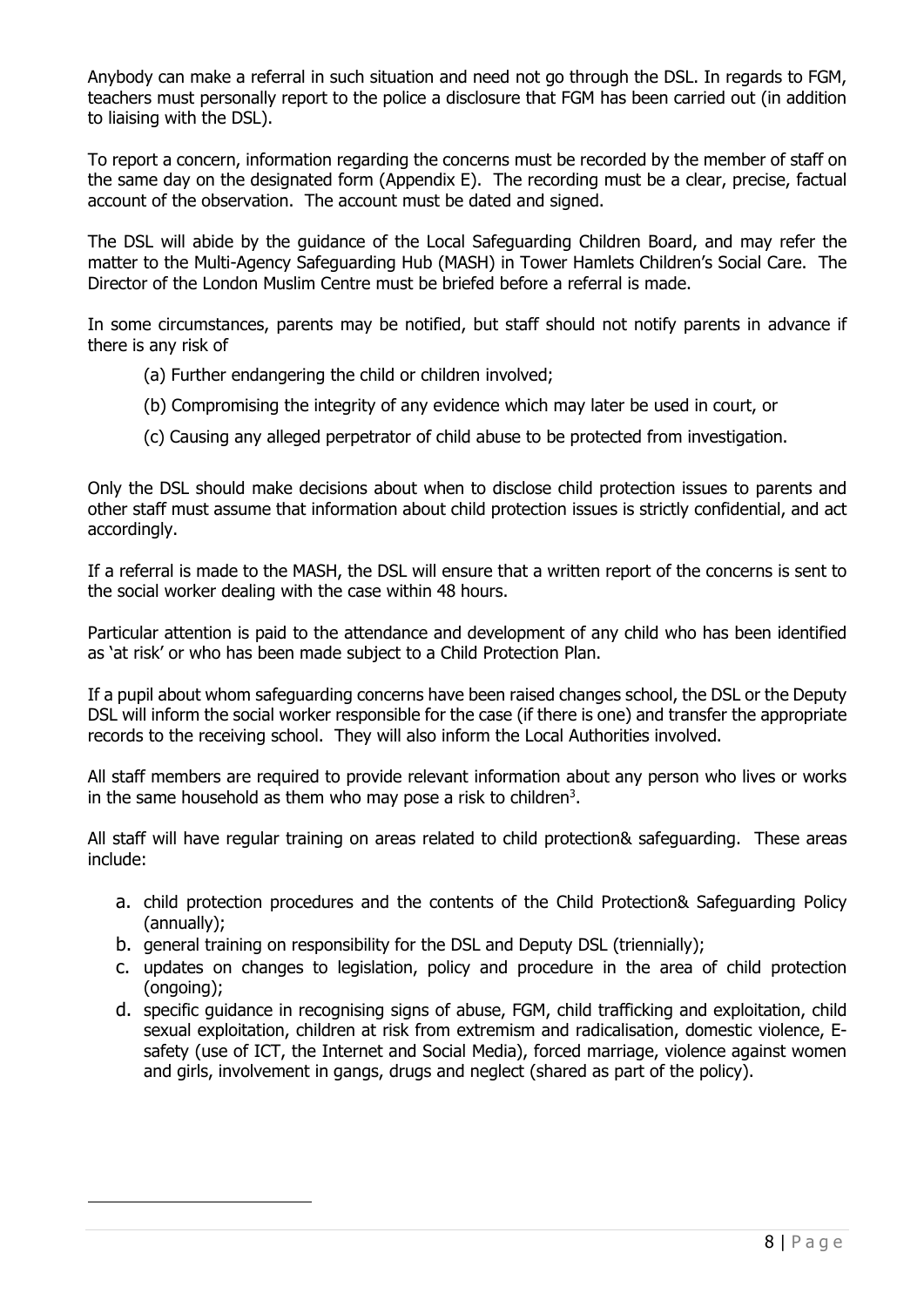## **10. CHILDREN MISSING EDUCATION**

The school closely monitors attendance, absence and exclusions. A child going missing from education is a potential indicator of abuse and neglect, including child sexual abuse, child sexual exploitation, child criminal exploitation or mental health problems. Staff should be alert to children already known to be vulnerable going missing from education especially Children known to a Social Worker and Looked After Children.

The school follows up on absences as part of its safeguarding duty. Staff must be alert to signs of children at risk of travelling to conflict zones, female genital mutilation and forced marriage.

When a pupil does not return to school and the whereabouts of the child and their family are not known after the school has made initial inquiries, the school must refer to the Local Authority using a Missing Children referral form.

Contact: LBTH CME Officer, Tower Hamlets Education Safeguarding Service, [Saadia.Anwer@towerhamlets.gov.uk](mailto:Saadia.Anwer@towerhamlets.gov.uk) 020 7364 3426 / 07562 431 817

Al Mizan School and London East Academy will cooperate fully for the effective implementation of the statutory guidance for Local Authorities (LA) in regards to **children missing education** (DfE, 2016). In particular, the schools will do the following:

- 1. The Local Authority will be notified in writing before a pupil/student is removed from the schools' register unless it is at a standard transition point
- 2. When notifying the LA, the schools will provide the following details:
	- a. Child's full name and date of birth
	- b. Full name and address of parents/carers of the child
	- c. Contact telephone number and email (if available)
	- d. Child's future address and/or destination school
	- e. The reason for which the child is being removed from the register
- 3. Before moving a pupil/student from the schools' register, the schools will make reasonable enquiries to establish the whereabouts of the child if they have not been attending school regularly or have been absent for more than 20 days
- 4. The schools will inform the LA of a new admission within five days if the admission is not at a standard transition point in writing and provide the information listed for taking a pupil off roll

Parents should notify the school of their child's absence on the first day of occurrence (before 9am) and ensure that written confirmation of this absence is given in a letter to the Form Tutor and the schools office on the child's return to school which will be kept in the students file. Failure to produce written confirmation will result in an unauthorized absence being recorded in the register. The school will contact parents when concerned about an unexplained absence and parents are encouraged to contact us if they have any such concerns.

If parents inform that they plan to home-educate their child, then this information will be communicated in writing to the LA.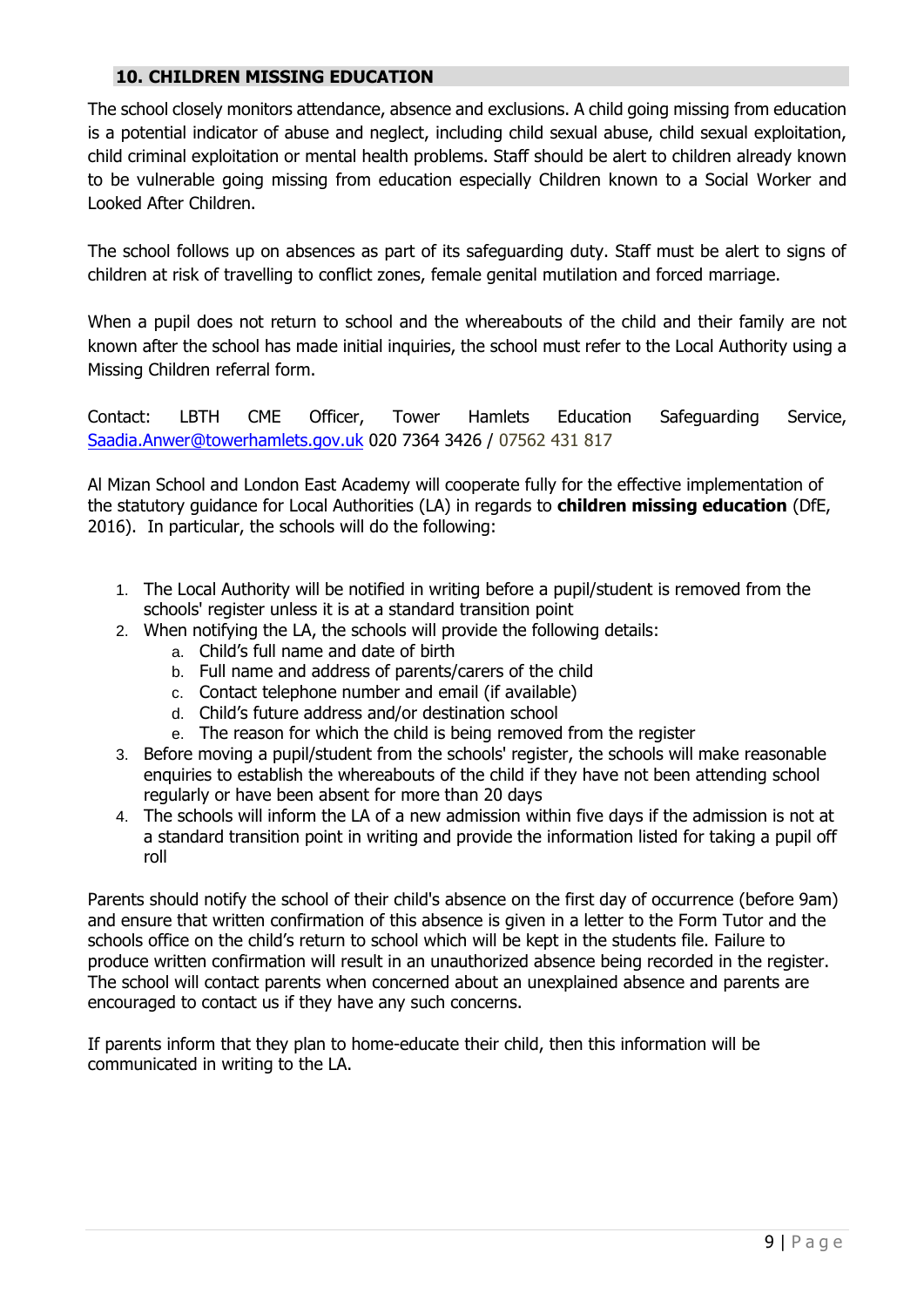## **11. When to be concerned**

Child abuse can take place in a number of different settings, of which the following are examples: It occurs most commonly where the young person knows the individual/s concerned and they are trusted. This can include parents, carers, babysitters, siblings, relatives, or friends of the child or of the family.

The abuser is sometimes someone in authority such as a teacher, teaching assistant, youth leader, children's worker or a respectable person from the child's community.

Evidence shows that some abusers set out to obtain employment with children in order to give themselves opportunities to perpetrate abuse. As an organisation working with children and young people, AMS & LEA have the responsibility to act if abuse comes to light, to protect children from the possibility of being abused within school, and to respond to disclosures of abuse outside school.

For the purposes of this policy a child or young person is anyone under the age of 18 years of age (see Appendix A: Categories and Signs of abuse).

Staff should be concerned about a pupil/student if they:

- a. have any injury, which is not typical of the bumps or scrapes normally associated with children's injuries;
- b. frequently have unexplained injuries or injuries for which confused or conflicting explanations are given;
- c. frequently have injuries even when apparently reasonable explanations are given;
- d. exhibit significant changes in behaviour, or exhibits behaviour which is inappropriate to their age, or;
- e. Disclose an experience in which they may have been significantly harmed.

## **12. Dealing with a disclosure**

If a pupil or student discloses that they have been abused in some way, the member of staff should:

- a. Listen to what is being said without showing shock or disbelief.
- b. Accept what is being said.
- c. Allow the child to talk freely.
- d. Reassure the child but not make promises which it might not be possible to keep.
- e. Not promise confidentiality it might be necessary to refer to Children's Social Care.
- f. Stress that it was the right thing to tell.
- g. Listen, rather than ask direct questions.
- h. Ask open questions rather than leading questions.
- i. Not criticise an alleged perpetrator.
- j. Explain what has to be done next and who has to be told in an age-appropriate way.

#### **13. Record keeping**

When a pupil or student has made a disclosure the member of staff should:

- a. Make brief notes as soon as possible after the conversation.
- b. Not destroy the original notes in case they are needed by a court.
- c. Record the date, time, place and any noticeable non–verbal behaviour and the words used by the child.
- d. Draw a diagram to indicate the position of any bruising or other injury.
- e. Record statements and observations rather than interpretations or assumptions.
- f. Complete the school standard form the same day (Appendix E).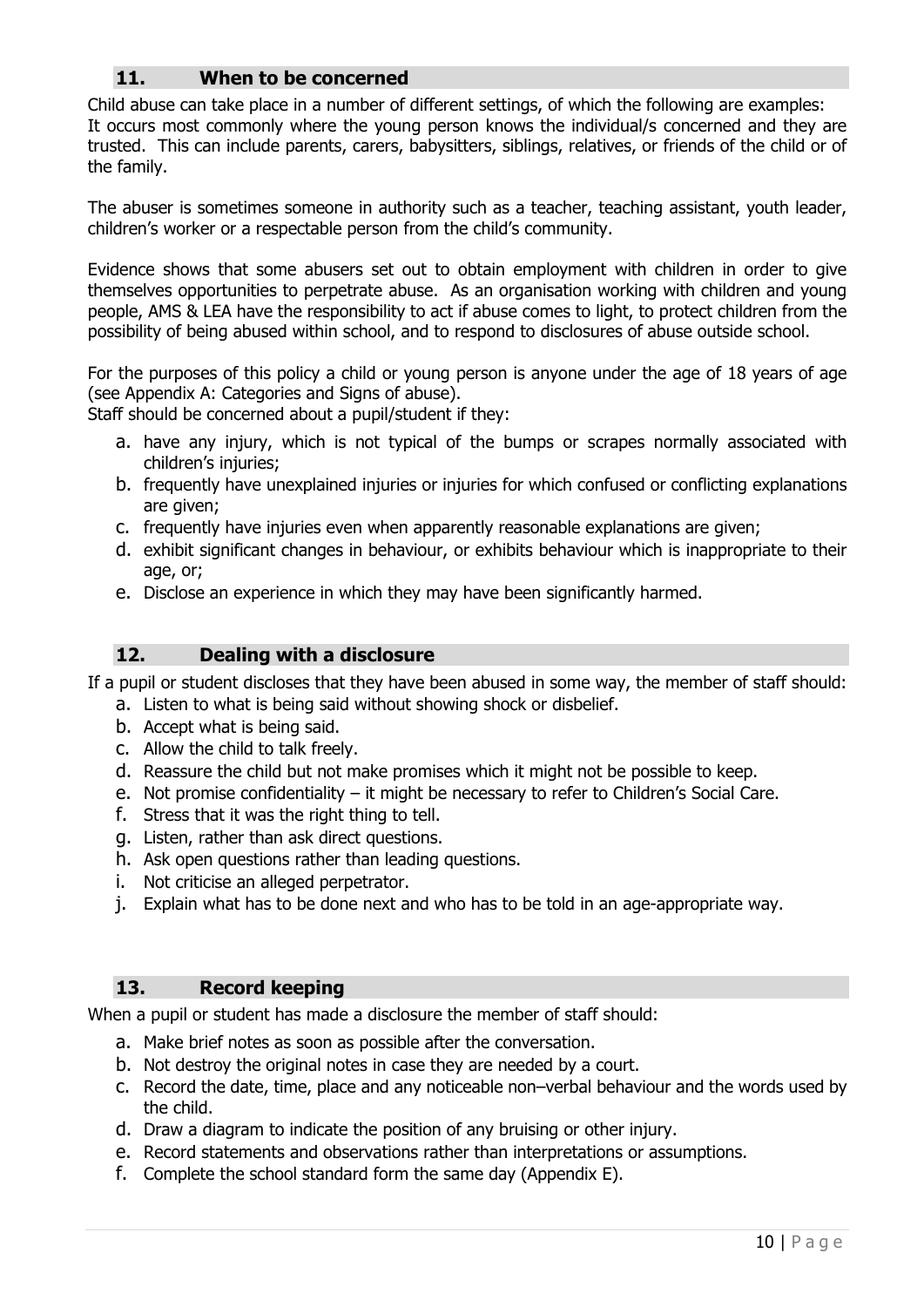## **14. Detection – signs of abuse**

In all of this, care should be taken, as misreading the signs of abuse can result in significant harm or trauma to the child and their family. In general staff will not have the expertise to 'diagnose' child abuse but do have a responsibility to be alert and aware of the signs.

Just because a child exhibits one of the signs listed above, this does not mean that they have been abused. Nevertheless, the presence of one or more of the signs, or their repeated presence, might raise concern and should be used as a prompt for discussion with the DSL.

This policy acknowledges that:

- a. Child abuse exists and can present itself in any of the following forms: physical, emotional, or sexual; or as neglect. Neglect often involves features of one or more of the other forms of abuse; all forms of abuse may involve aspects of emotional abuse; and all of these forms of abuse may occur alone or in combination.
- b. Children may be abused and/or neglected by their parents, carers, guardians or other trusted adults as well as by strangers.
- c. Children may also be abused by other children.
- d. Children of all races, religions and cultures, with or without disabilities, and from any model of family life, have an equal right to protection from abuse.

As well as ensuring that child protection concerns are addressed, we will also ensure that pupils/ student who attend the schools are kept safe from other forms of harm including being safe from extremism and radicalisation. To this end, this policy must be seen in conjunction with the schools' policies on:

- **Anti-Bullying Policy**
- Behaviour for learning
- Code of conduct for staff
- e-safety
- Health & Safety
- Personal, Social and Health Education
- **•** Safer recruitment
- Whistle Blowing

## **15. Physical contact and restraint**

Members of staff may not make physical interventions with pupils/students unless they have received appropriate training on restraining children and young people. However, all staff members are expected to act as loco-parentis role and safeguard pupils/students from any form of harm to self and/or others.

## **16. The use of the ELM<sup>4</sup> , LMC and the Maryam Centre**

The schools use designated spaces in the ELM, LMC and the Maryam Centre for various activities. Security measures are in place to ensure that pupils/students are safeguarded from the general public who also use the centres. Therefore, pupils/students must always be under the supervision of a member of staff at all times. Staff members are responsible for ensuring that there is no contact between the pupils/students and the general public.

It is essential that a risk assessment is carried out for various activities, for example, playtime; lunchtime; prayers; and any before/after school activities to ensure that there is sufficient backup should there be a need. Any breaches of the designated spaces by members of the public must be taken seriously and reported immediately to the head teacher.

<sup>4</sup> ELM=East London Mosque; LMC=London Muslim Centre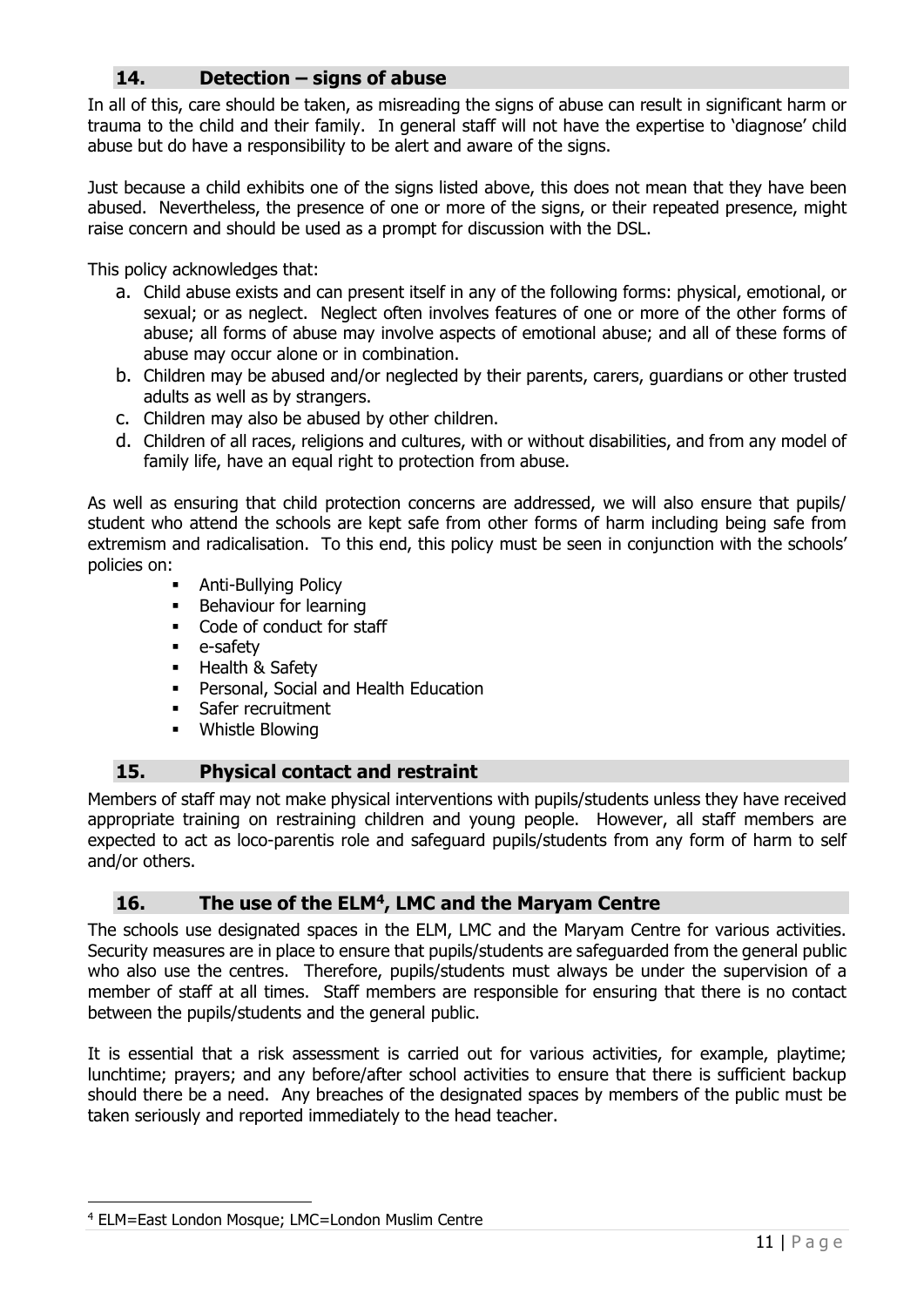## **17. Definition of child abuse**

The DFE guidelines on child abuse stipulate the following criteria, if a person:

- **behaved in a way that has harmed a child, or may have harmed a child or;**
- **possibly committed a criminal offence against or related to a child or;**
- **behaved towards a child or children in a way that indicates s/he would pose a risk of harm if they work regularly or closely with children.**

#### **18. Reporting child abuse**

#### **Reporting allegations of child abuse involving school staff**

Any allegation of abuse of a student by a staff must be reported to the Designated Safeguarding Lead (Please see page 3).

Any member of staff who has reason to suspect that a pupil may have been abused by another member of staff, either at school or elsewhere, must immediately report it to the designated Safeguarding Lead and also make a record of the concerns including a note of anyone else who witnessed the incident or allegation. The DSL should also seek advice from the Local Authority Designated Officer (LADO)

The Headteacher will not investigate the allegation itself, or take written or detailed statements, but immediately refer the matter to Tower Hamlets Children's Social Care.

#### **19.Reporting allegations of child abuse involving the head teacher**

Should the allegation be made against the Head teacher then this should be reported to the Director of the London Muslim Centre, who will then contact the Local Authority Designated Officer (LADO), and also inform the Chair of the Governing Body.

Further information about the procedure to follow when dealing with allegations of abuse against Head teacher, Teachers, Volunteers and other Staff can be found in Appendix F.

The allegations of abuse by staff procedures are based on the following:

[https://www.gov.uk/government/publications/safeguarding-children-and-safer-recruitment-in](https://www.gov.uk/government/publications/safeguarding-children-and-safer-recruitment-in-education/safeguarding-children-and-safer-recruitment-in-education)[education/safeguarding-children-and-safer-recruitment-in-education](https://www.gov.uk/government/publications/safeguarding-children-and-safer-recruitment-in-education/safeguarding-children-and-safer-recruitment-in-education)

The framework for managing cases of allegations of abuse against people who work with children is set out in:

[Working together to Safeguard Children: A guide to inter-agency working to safeguard and](https://assets.publishing.service.gov.uk/government/uploads/system/uploads/attachment_data/file/779401/Working_Together_to_Safeguard-Children.pdf)  [promote the welfare of children \(July 2018\)](https://assets.publishing.service.gov.uk/government/uploads/system/uploads/attachment_data/file/779401/Working_Together_to_Safeguard-Children.pdf) 

And 'allegations of abuse against teachers and non-teaching staff

[https://assets.publishing.service.gov.uk/government/uploads/system/uploads/attachment\\_data/file/](https://assets.publishing.service.gov.uk/government/uploads/system/uploads/attachment_data/file/361446/DFE-RB192.pdf) [361446/DFE-RB192.pdf](https://assets.publishing.service.gov.uk/government/uploads/system/uploads/attachment_data/file/361446/DFE-RB192.pdf)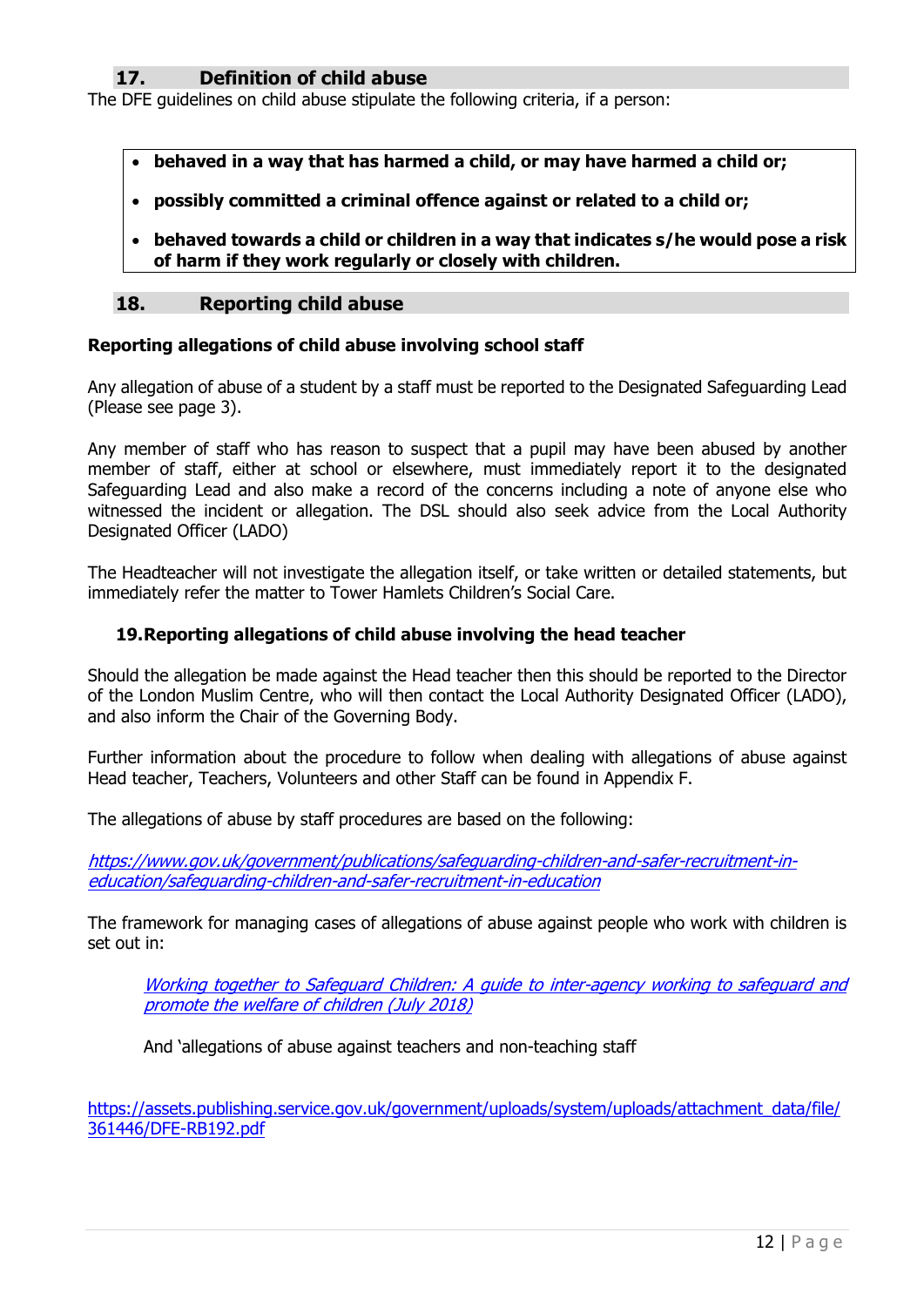## **20. Support**

Dealing with a disclosure from a child, and a Child Protection case in general, is likely to be a stressful experience. The member of staff should, therefore, consider seeking support for themselves and discuss this with the DSL or the Deputy DSL.

## **21. Confidentiality**

Dealing with child protection and safeguarding matters often raises issues of confidentiality, which must be clearly understood by all staff. Both teaching and non-teaching staff have a responsibility to share relevant information about the protection of children with other professionals, particularly the investigative agencies (Children's Social Care and the police).

If a child confides in a member of staff and requests that the information be kept a secret, it is important that the member of staff tells the child sensitively that they have a responsibility to refer cases of alleged abuse to the appropriate agencies for the child's sake. Within that context, the child should, however, be assured that the matter will only be disclosed to people who need to know about it. Staff who receive information about children and their families in the course of their work should share that information only within appropriate professional contacts. Child Protection records should be kept securely in a locked cupboard.

## **22. Monitoring, evaluation and review**

This effectiveness of this policy will be monitored on a continuous basis by the head teacher. Any significant factors will be reported to the full governing body. Any urgent issues will be raised with the Chair of governors immediately and with the Director of the London Muslim Centre.

The designated governor will review the effectiveness of this policy at least once a year and report back to the full governing body. The policy will be reviewed annually by the full governing body.

## LIST OF APPENDICES

Appendix A – Categories and Signs of Abuse

- Appendix B Children at risk from extremism and radicalisation
- Appendix C Important telephone numbers and emails

## Appendix D - Child protection and safeguarding; a short statement for parents/carers

Appendix E – Record of Concern

Appendix F - Dealing with Allegations of Abuse against Head teacher, Teachers, Volunteers and other Staff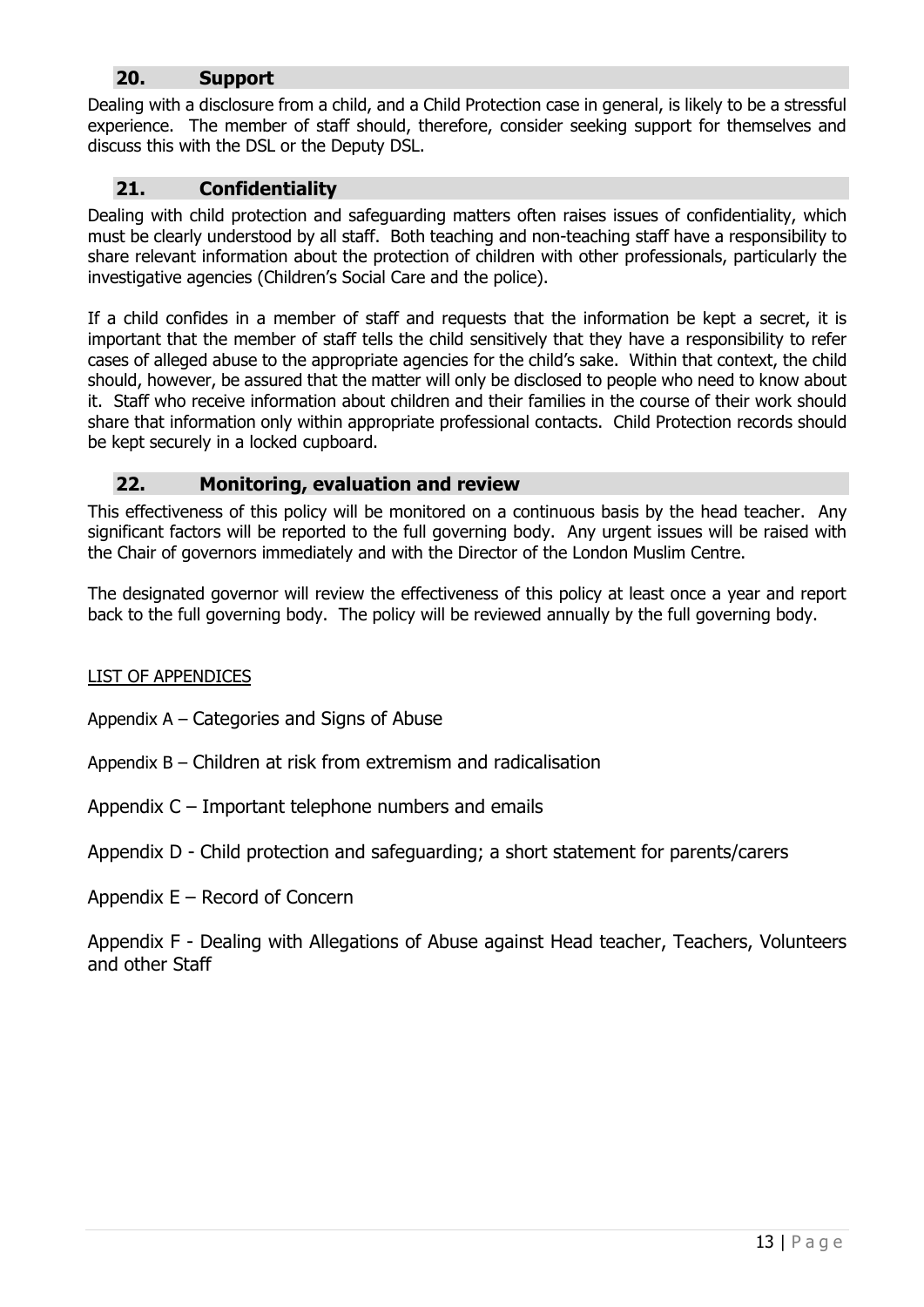## **Appendix A Categories and Signs of Abuse**

The definitions of physical abuse, emotional abuse, sexual abuse and neglect given below are taken from Keeping Children Safe in Education, Department for Education, 2021.

## **23. Physical Abuse:**

A form of abuse which may involve hitting, shaking, throwing, poisoning, burning or scalding, drowning, suffocating or otherwise causing physical harm to a child. Physical harm may also be caused when a parent or carer fabricates the symptoms of, or deliberately induces, illness in a child.

## **24. Signs of Physical Abuse**

- a. Any injuries, bruises, bites, burns, fractures, etc, which are not consistent with the explanation given for them.
- b. Injuries which occur to the body in places which are not normally exposed to falls, rough games, etc.
- c. Injuries which appear to have been caused by a weapon e.g. cuts, welts etc.
- d. Injuries which have not received medical attention.
- e. Instances where children are kept away from school inappropriately or without explanation.
- f. Self-mutilation or self-harm e.g. cutting, slashing, drug abuse etc.
- g. Differentiating physical injuries from SEN and disabilities

#### **25.Emotional Abuse:**

The persistent emotional maltreatment of a child such as to cause severe and persistent adverse effects on the child's emotional development. It may involve conveying to a child that they are worthless or unloved, inadequate, or valued only insofar as they meet the needs of another person. It may include not giving the child opportunities to express their views, deliberately silencing them or 'making fun' of what they say or how they communicate. It may feature age or developmentally inappropriate expectations being imposed on children. These may include interactions that are beyond a child's developmental capability, as well as overprotection and limitation of exploration and learning, or preventing the child participating in normal social interaction. It may involve seeing or hearing the ill-treatment of another. It may involve serious bullying (including cyberbullying), causing children frequently to feel frightened or in danger, or the exploitation or corruption of children. Some level of emotional abuse is involved in all types of maltreatment of a child, though it may occur alone.

#### **26.Signs of Emotional Abuse**

- a. Changes or regression in mood and behaviour, particularly where a child withdraws or becomes clingy.
- b. Changes or regression in mood and behaviour, which is separate from SEN and disabilities which may relate to abuse
- c. Aggressive behaviour and signs of depression.
- d. Nervousness/inappropriate fear of particular adults e.g. frozen watchfulness
- e. Sudden changes in behaviour e.g. under-achievement or lack of concentration
- f. Inappropriate relationships with peers and/or adults e.g. excessive dependence
- g. Attention-seeking behaviour
- h. Persistent tiredness
- i. Wetting or soiling of beds or clothes by an older child

## **27.Sexual Abuse:**

Involves forcing or enticing a child or young person to take part in sexual activities, not necessarily involving a high level of violence, whether or not the child is aware of what is happening. The activities may involve physical contact, including assault by penetration (for example, rape or oral sex) or nonpenetrative acts such as masturbation, kissing, rubbing and touching outside of clothing. They may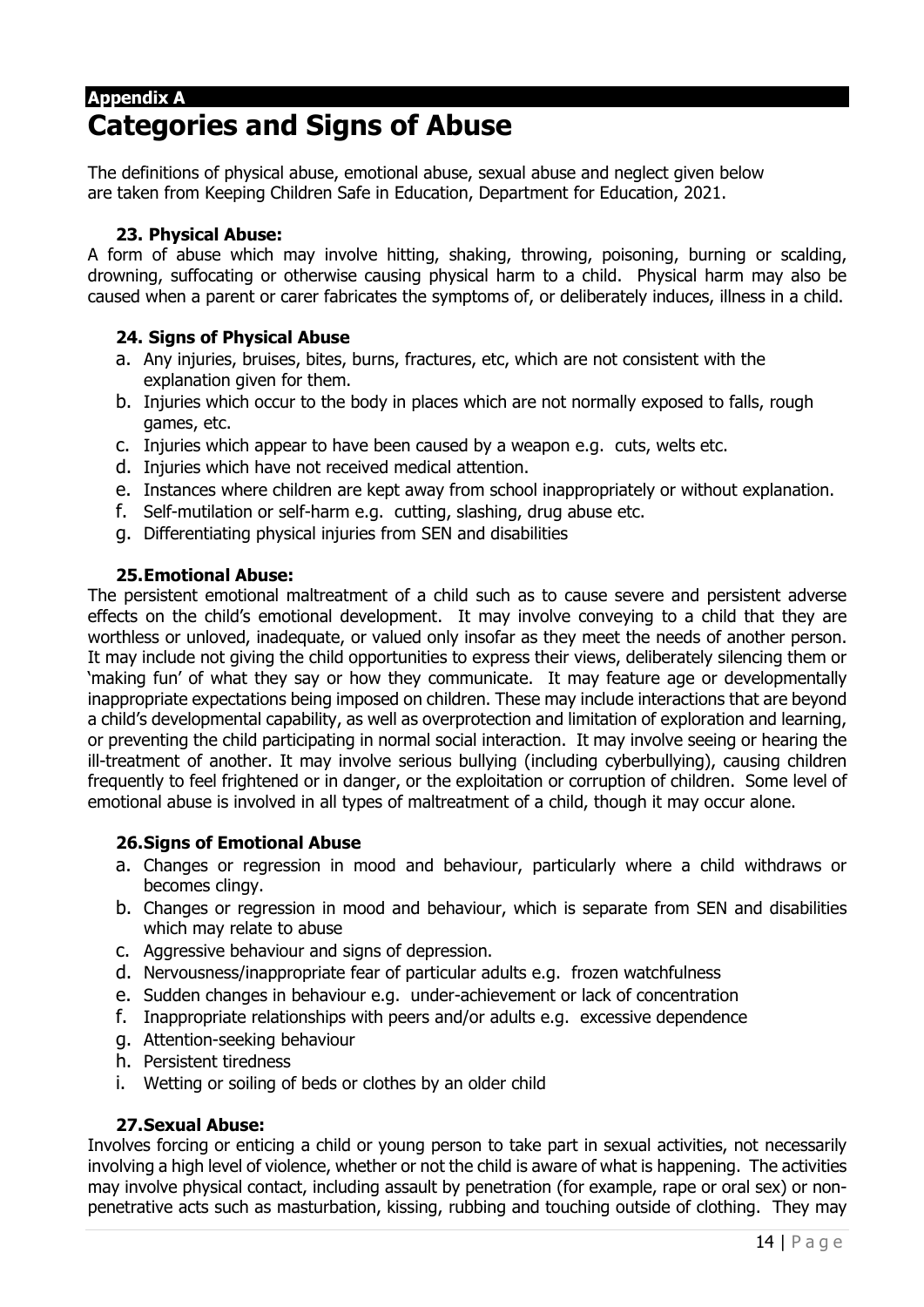also include non-contact activities, such as involving children in looking at, or in the production of, sexual images, watching sexual activities, encouraging children to behave in sexually inappropriate ways, or grooming a child in preparation for abuse (including via the internet). Sexual abuse is not solely perpetrated by adult males. Women can also commit acts of sexual abuse, as another child.

## **28.Signs of Sexual Abuse**

- a. Any direct disclosure made by a child concerning sexual abuse
- b. A child with excessive preoccupation with sexual matters and detailed knowledge of adult sexual behaviour, or who regularly engages in age-inappropriate sexual play
- c. A preoccupation with sexual activity through words, play or drawing
- d. A child who is sexually provocative or seductive with adults
- e. Inappropriate bed-sharing arrangements at home
- f. Severe sleep disturbances with fears, phobias, vivid dreams or nightmares, sometimes with overt or veiled sexual connotations.

## **29.Neglect:**

The persistent failure to meet a child's basic physical and/or psychological needs, likely to result in the serious impairment of the child's health or development. Neglect may occur during pregnancy as a result of maternal substance abuse. Once a child is born, neglect may involve a parent or carer failing to:

- a. provide adequate food, clothing and shelter (including exclusion from home or abandonment);
- b. protect a child from physical and emotional harm or danger;
- c. ensure adequate supervision (including the use of inadequate care-givers); or
- d. Ensure access to appropriate medical care or treatment. It may also include neglect of, or unresponsiveness to, a child's basic emotional needs.

## **30.Signs of Neglect**

- a. Regular poor hygiene
- b. Persistent tiredness
- c. Failure to provide equipment for physical well-being (e.g. inhalers, hearing aid, glasses, walking supports)
- d. Inadequate clothing
- e. Excessive appetite
- f. Failure to thrive e.g. poor weight gain
- g. Consistently being left alone and unsupervised

## **31.Organised Abuse**

Organised or multiple abuse may be defined as abuse involving one or more abuser and a number of related or non-related abused children and young people. The abusers concerned may be acting in concert to abuse children, sometime acting in isolation, or may be using an institutional framework or position of authority to recruit children for abuse.

Organised and multiple abuse occur both as part of a network of abuse across a family or community, and within institutions such as residential homes and schools.

## **32.Sexual violence and sexual harassment between children**

Sexual violence and sexual harassment can occur between two children of any age and sex. It can also occur through a group of children sexually assaulting or sexually harassing a single child or group of children. Sexual violence and sexual harassment exist on a continuum and may overlap, they can occur online and offline (both physically and verbally) and are never acceptable. Where staff have concerns about a child who may be subject to this form of abuse they should report it to a Designated Child Protection Officer.

The police will be important partners where a crime might have been committed. Where a report of rape, assault by penetration or sexual assault is made, the starting principle is that this should be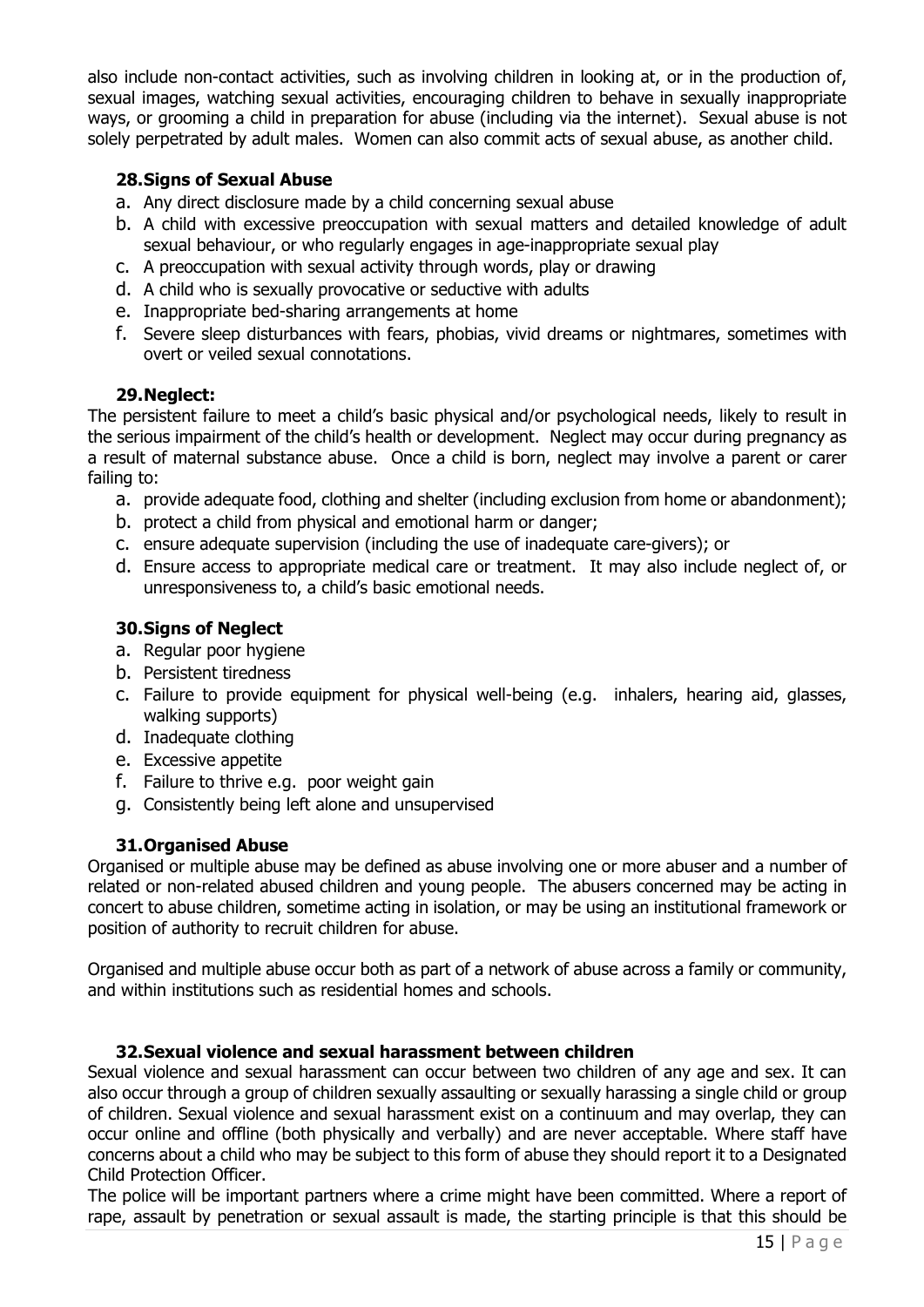referred on to the police. Whilst the age of criminal responsibility is ten, if the alleged perpetrator is under ten, the starting principle of reporting to the police remains. The police will take a welfare, rather than a criminal justice approach in these cases.

Referrals to the police will often be a natural progression of making a referral to children's social care. The designated safeguarding lead (or a deputy) should be leading the schools or college's response and should be aware of the local process for referrals to children's social care and making referrals to the police.

For further information; see

https://www.gov.uk/government/publications/sexual-violence-and-sexual-harassment-betweenchildren-in-schools-and-colleges

## **33.Female Genital Mutilation (FGM)**

Some girls are at risk from FGM from parents/ carers who believe this will be in the best interests of the child. Therefore, vulnerable girls may well be coached that this will be a normal part of their upbringing. Staff should be aware of the following signs that may indicate a girl is at risk of being taken for FGM:

- a. Disclosure from a girl stating she is going to have a 'special operation';
- b. Planned withdrawal from school to a country where FGM is prevalent;
- c. Withdrawal from sessions where FGM is discussed.

Staff should also be aware of signs that a girl may have already suffered FGM.

- a. Prolonged absence from school
- b. Increased bladder infections, urinary, menstrual or stomach problems
- c. Disclosure from a girl that she has been subject to FGM

Staff should be aware that FGM is illegal and as such should report any concerns immediately as it may involve a police investigation. For more guidance, please refer to 'Female Genital Mutilation: Multi-agency practice guidelines'

## **34.Child Trafficking**

It can be difficult to detect signs of trafficking, especially if the victims of trafficking have been coerced into concealing the true nature of their situation. However, staff may notice:

- a. signs of neglect;
- b. poorly explained absences;
- c. Inconsistency in terms of adults who are responsible for the child.

For a more detailed description of signs and symptoms, staff can visit [https://www.londoncp.co.uk/sg\\_trafficked\\_ch.html#](https://www.londoncp.co.uk/sg_trafficked_ch.html)

## **35.Child Sexual Exploitation (CSE)**

CSE occurs where an individual or group takes advantage of an imbalance of power to coerce, manipulate or deceive a child into sexual activity (a) in exchange for something the victim needs or wants, and/or (b) for the financial advantage or increased status of the perpetrator or facilitator. The victim may have been sexually exploited even if the sexual activity appears consensual. CSE does not always involve physical contact; it can also occur through the use of technology. CSE can affect any child or young person (male or female) under the age of 18 years, including 16 and 17 year olds who can legally consent to have sex. It can include both contact (penetrative and non-penetrative acts) and non-contact sexual activity and may occur without the child or young person's immediate knowledge (e.g. through others copying videos or images they have created and posted on social media). Staff should report any concerns where a child:

- a. has new possessions or unexplained gifts;
- b. talks about having older boyfriends or girlfriends;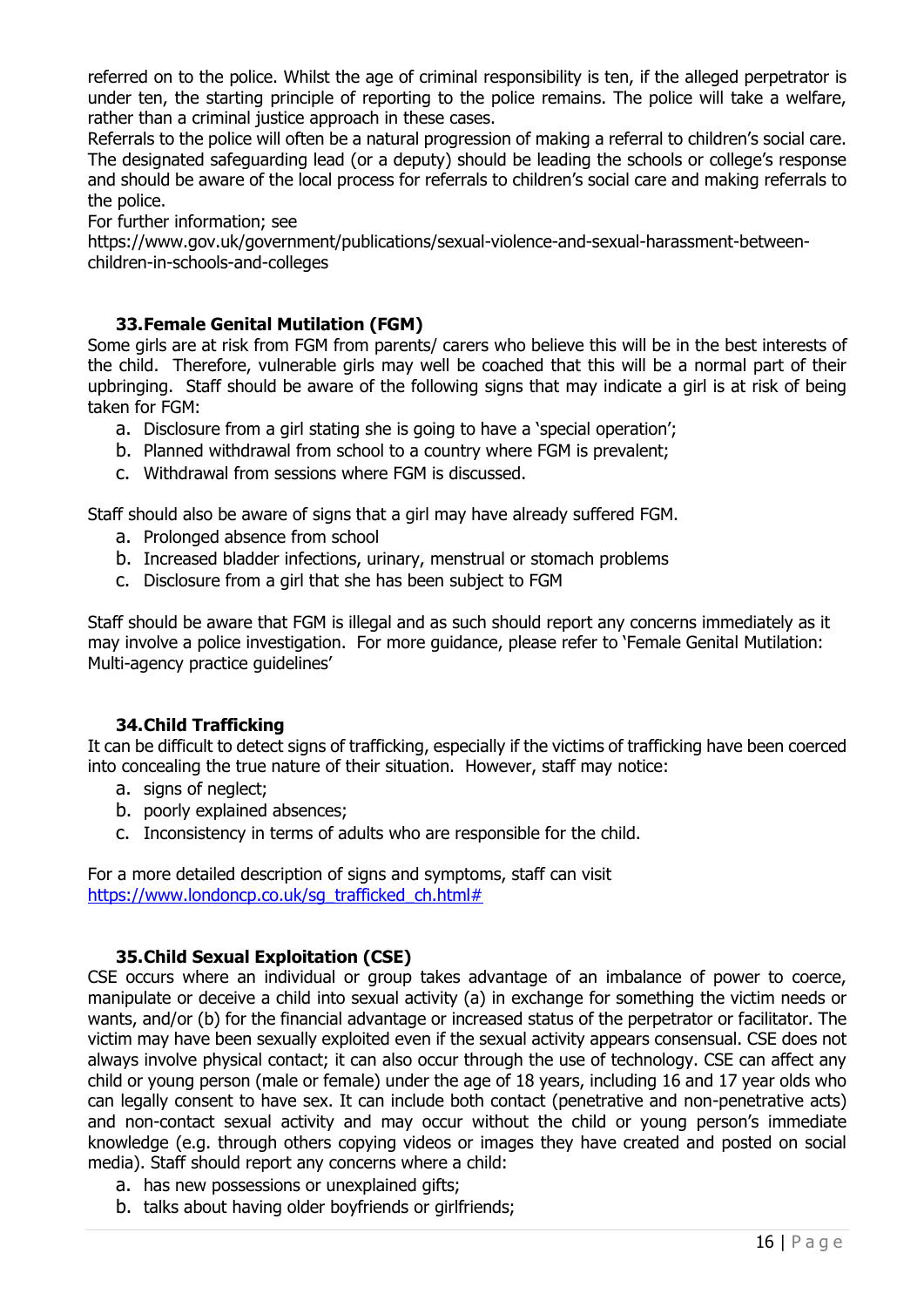- c. has mood swings or changes in emotional well-being;
- d. Displays inappropriate sexualised behaviour.
- e. misuses drugs and alcohol
- f. regularly misses school or education or do not take part in education.

## **36.Child criminal exploitation (CCE)**

CCE is where an individual or group takes advantage of an imbalance of power to coerce, control, manipulate or deceive a child into any criminal activity (a) in exchange for something the victim needs or wants, and/or (b) for the financial or other advantage of the perpetrator or facilitator and/or (c) through violence or the threat of violence. The victim may have been criminally exploited even if the activity appears consensual. CCE does not always involve physical contact; it can also occur through the use of technology. CCE can include children being forced to work in cannabis factories, being coerced into moving drugs or money across the country (county lines, see page 85 for more information), forced to shoplift or pickpocket, or to threaten other young people.

Staff should report any concerns where a child:

- a. has new possessions or unexplained gifts;
- b. talks about having older boyfriends or girlfriends;
- c. has mood swings or changes in emotional well-being;
- d. Displays inappropriate sexualised behaviour.
- e. misuses drugs and alcohol
- f. regularly misses school or education or do not take part in education.

#### **37.County lines**

County Lines is a term used to describe gangs and organised criminal networks involved in exporting illegal drugs using dedicated mobile phone lines or other form of "deal line". This activity can happen locally as well as across the UK - no specified distance of travel is required. Children and vulnerable adults are exploited to move, store and sell drugs and money. Offenders will often use coercion, intimidation, violence (including sexual violence) and weapons to ensure compliance of victims.

Children can be targeted and recruited into county lines in a number of locations including schools (mainstream and special), further and higher educational institutions, pupil referral units, children's homes and care homes.

Children are also increasingly being targeted and recruited online using social media. Children can easily become trapped by this type of exploitation as county lines gangs can manufacture drug debts which need to be worked off or threaten serious violence and kidnap towards victims (and their families) if they attempt to leave the county lines network.

Many of the indicators of children involved in County Lines are as described above under CCE. However, in addition they can include children who:

- a. go missing from education and/or home and subsequently found in areas away from their home;
- b. have been the victim or perpetrator of serious violence (e.g. knife crime);
- c. are involved in receiving requests for drugs via a phone line, moving drugs, handing over and collecting money for drugs;
- d. are exposed to techniques such as 'plugging', where drugs are concealed internally to avoid detection;
- e. are found in accommodation that they have no connection with, often called a 'traphouse or cuckooing' or hotel room where there is drug activity;
- f. owe a 'debt bond' to their exploiters;
- g. have their bank accounts used to facilitate drug dealing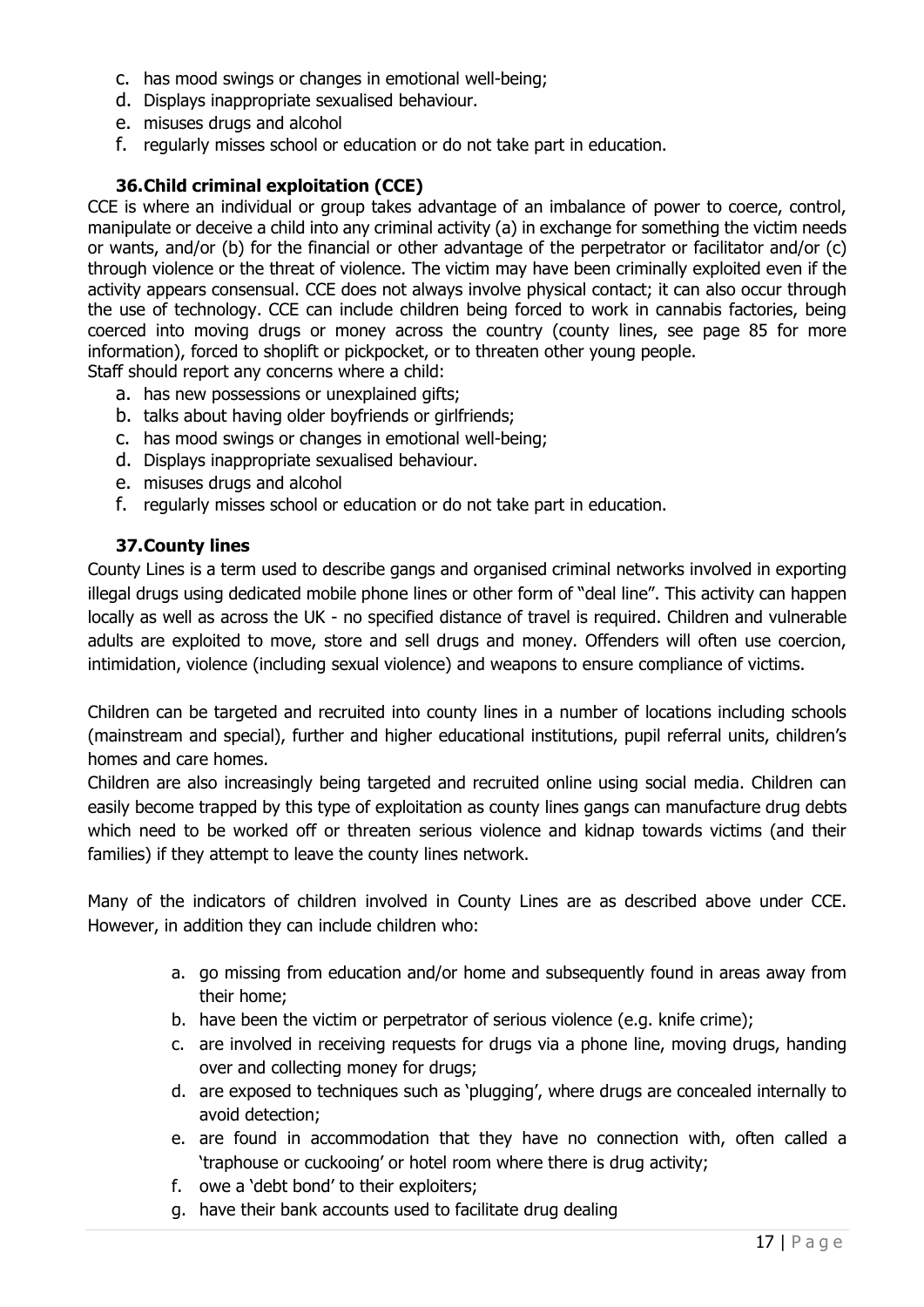## **38.Gender-based violence/violence against women and girls (VAWG)**

The definition of 'domestic violence and abuse 'was updated by the Home Office in March 2015 to include the reality that many young people are experiencing domestic abuse and violence in relationships at a young age. They may therefore be *Children in Need* or likely to suffer significant harm. The definition from the Home Office is as follows: "Any incident or pattern of incidents of controlling, coercive or threatening behaviour, violence and abuse between those aged 16 or over, who are or have been intimate partners or family members regardless of gender and sexuality. This can encompass, but is not limited to, the following types of abuse:

- Psychological
- Physical
- Sexual
- Financial
- Emotional."

Staff should be aware that any disclosures made by children may have a background in domestic abuse and that this abuse may be part of an overall pattern of abuse or violence towards women and girls in the family. That said domestic abuse can also be experienced by males, and assumptions should not be made based on the gender of perpetrators of domestic abuse. For more support please consult: 'Domestic violence and abuse. '<https://www.gov.uk/domestic-violence-and-abuse>

#### **39.E-safety (use of ICT, the Internet, mobile technology and Social Media)**

It is essential that children are safeguarded from potentially harmful and inappropriate online material. We empower staff within our Trust to protect and educate pupils in their use of technology and establish mechanisms to identify, intervene in, and escalate any concerns where appropriate.

Our pupils increasingly use electronic equipment to access the internet and share content and images via social media sites such as Facebook, twitter, Instagram, Snapchat etc.

Unfortunately, some adults and other children use these technologies to harm children. The harm might range from sending hurtful or abusive texts or emails, to grooming and enticing children to engage in sexual behaviour such as webcam photography or face-to-face meetings. Pupils may also be distressed or harmed by accessing inappropriate material such as pornographic websites or those which promote extremist behaviour, criminal activity, suicide or eating disorders.

The E-safety policy explains how we try to keep pupils safe in school and how we respond to online safety incidents. We will adopt the 4 c's approach as per KCSIE, looking at: Content, Contact, Conduct, Commerce. We will also provide advice to parents when pupils are being asked to learn on line at home and consider how best to safeguard both pupils and staff. Pupils are taught about online safety throughout the curriculum and all staff receive online safety training which is regularly updated

#### **40.Forced marriage**

For the purposes of this policy, a "forced marriage" is defined as a marriage that is entered into without the full and free consent of one or both parties, and where violence, threats or any other form of coercion is used to cause a person to enter into the marriage. Threats can be physical, emotional, or psychological. A lack of full and free consent can be where a person does not consent or where they cannot consent, e.g. due to some forms of SEND. Forced marriage is a crime in the UK and a form of HBA. All staff will be alert to the indicators that a pupil is at risk of, or has undergone, forced marriage, including, but not limited to, the pupil: Becoming anxious, depressed and emotionally withdrawn with low self-esteem. Showing signs of mental health disorders and behaviours such as self-harm or anorexia. Displaying a sudden decline in their educational performance, aspirations or motivation, regularly being absent from school, displaying a decline in punctuality. An obvious family history of older siblings leaving education early and marrying early. Staff who have any concerns regarding a pupil who may have undergone, is currently undergoing, or is at risk of forced marriage will speak to the DSL and local safeguarding procedures will be followed – this could include referral to CSCS, the police or the Forced Marriage Unit.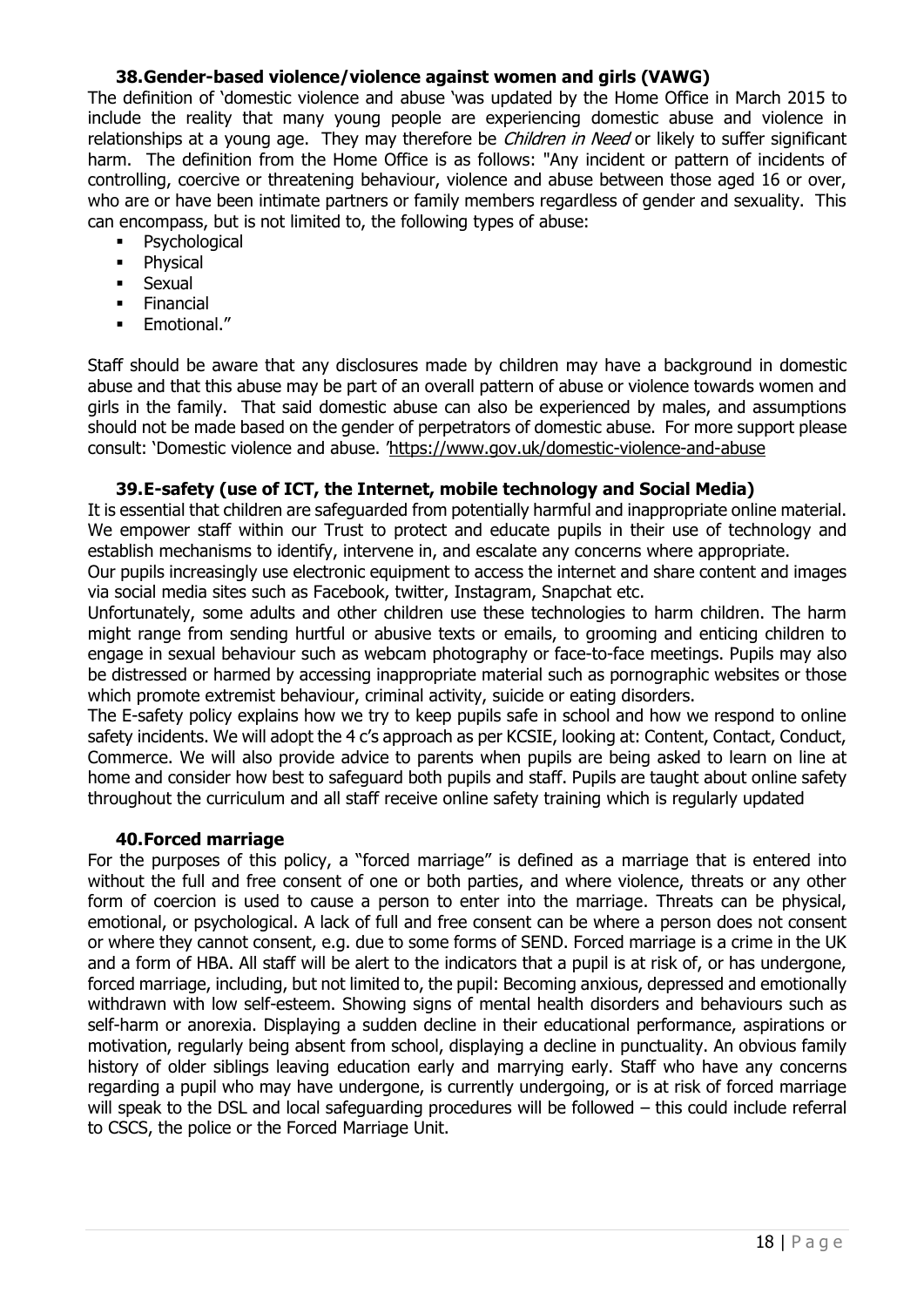### **41.Involvement in gangs**

Involvement in gangs can lead to children and young people to become involved in crime; they may also become subject to exploitation in a range of ways. Consequently, it is important that schools teach children how to be assertive and to recognise the dangers of becoming involved in gangs. Identifying children with issues related to negative behaviour and providing mentoring support is highly effective is preventing problems in the future. Staff should report any concerns they have about a child's involvement in gangs as soon as possible so that the young person can be offered support and protection. For more information, see: 'Addressing Youth Violence and Gangs'

[https://www.gov.uk/government/publications/safeguarding-children-and-young-people-who-may](https://www.gov.uk/government/publications/safeguarding-children-and-young-people-who-may-be-affected-by-gang-activity)[be-affected-by-gang-activity](https://www.gov.uk/government/publications/safeguarding-children-and-young-people-who-may-be-affected-by-gang-activity)

#### **42.Drugs**

There is a clear drugs policy in place to guide staff what to do in the event of a drug related incident. Staff should report any drug-related incident in the usual way and the member of staff responsible for drug-related incidents will follow policy guidance. For more information on Drugs Policy and guidance for school staff see:

<https://www.gov.uk/government/publications/drugs-advice-for-schools>

#### **43.Faith Abuse**

Belief in witchcraft, spirit possession and other forms of the supernatural can lead to children being abused. Fear of the supernatural is also known to be used to make children comply with being trafficked for domestic slavery or sexual exploitation. Where staff have concerns about a child who may be subject to this form of abuse they should report it to a Designated Child Protection Officer. For more information see 'Tackling Child Abuse linked to Faith or Belief':

[https://www.gov.uk/government/publications/national-action-plan-to-tackle-child-abuse-linked-to](https://www.gov.uk/government/publications/national-action-plan-to-tackle-child-abuse-linked-to-faith-or-belief)[faith-or-belief](https://www.gov.uk/government/publications/national-action-plan-to-tackle-child-abuse-linked-to-faith-or-belief)

#### **44.Peer to Peer abuse**

Peer on peer abuse includes bullying, physical abuse, sexual violence, sexual harassment, sexting, and so-called initiation ceremonies. Where staff have concerns about a child who may be subject to this form of abuse they should report it to a Designated Child Protection Officer.

For more information see:

<http://hub4leaders.co.uk/learning-hub/blog/what-you-need-to-know-about-peer-on-peer-abuse/>

#### **45.Mental Health**

All staff will be made aware that mental health problems can, in some cases, be an indicator that a pupil has suffered, or is at risk of suffering, abuse, neglect or exploitation.

Staff will not attempt to make a diagnosis of mental health problems – the school will ensure this is done by a trained mental health professional. Staff will, however, be encouraged to identify pupils whose behaviour suggests they may be experiencing a mental health problem or may be at risk of developing one. Staff will also be aware of how pupils' experiences can impact on their mental health, behaviour, and education.

Staff who have a mental health concern about a pupil that is also a safeguarding concern will act in line with this policy and speak to the DSL or deputy DSL(s).

The school will access a range of advice to help them identify pupils in need of additional mental health support, including working with external agencies for routes to escalate if necessary.

#### **46.Pupil with Family Members in Prison**

Pupils with a family member in prison will be offered pastoral support as necessary. They will receive a copy of 'Are you a young person with a family member in prison?' from Action for Prisoners' Families where appropriate and allowed the opportunity to discuss questions and concerns. Parental consent must be sought before support is offered to the child.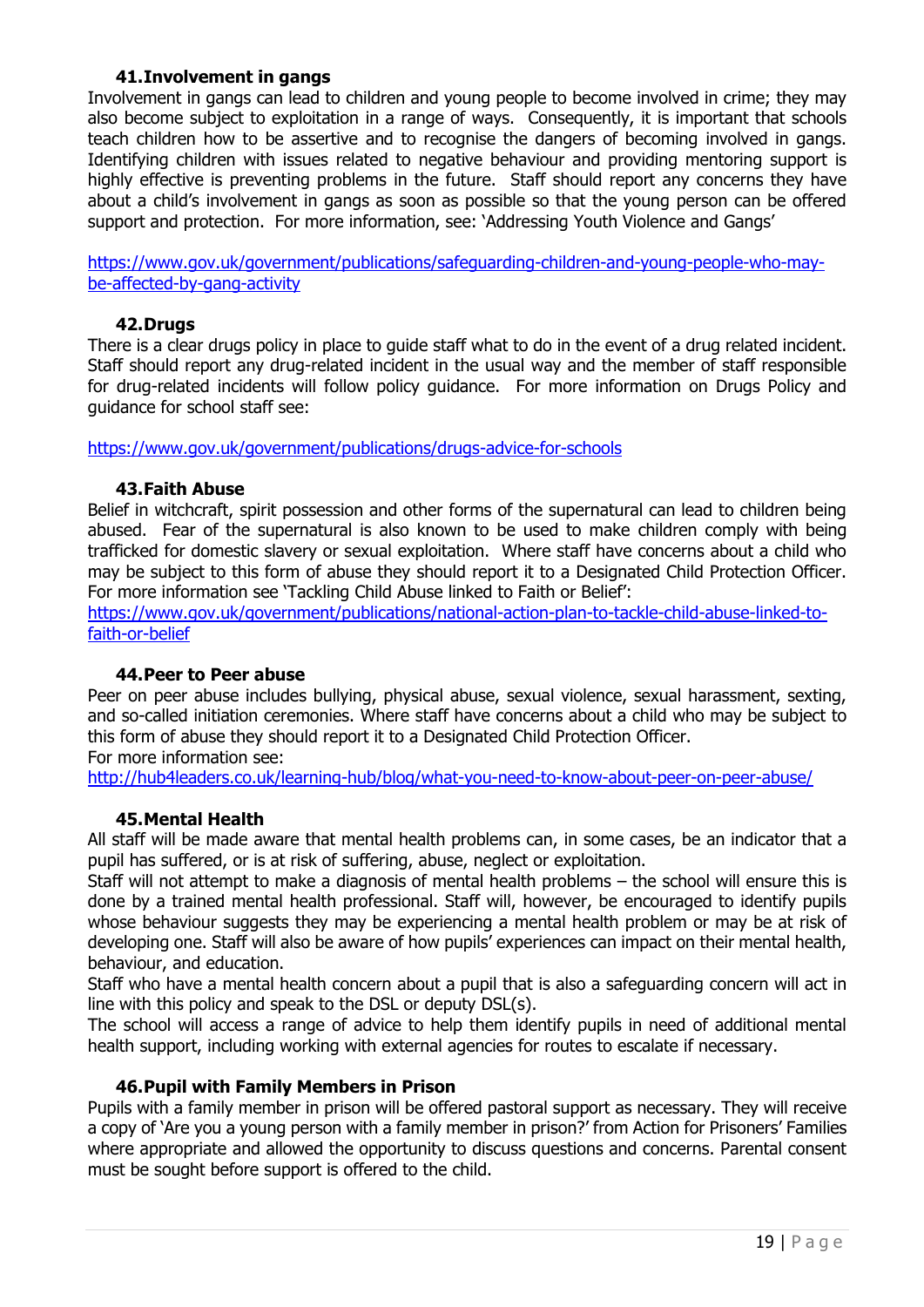### **47.Domestic Abuse**

For the purposes of this policy, and in line with the Domestic Abuse Act 2021, "domestic abuse" is defined as abusive behaviour of a person towards another person (including conduct directed at someone else, e.g. the person's child) where both are aged 16 or over and are personally connected. "Abusive behaviour" includes physical or sexual abuse, violent or threatening behaviour, controlling or coercive behaviour, economic abuse, psychological or emotional abuse, or another form of abuse. "Personally connected" includes people who:

- are, have been, or have agreed to be married to each other;
- are, have been, or have agreed to be in a civil partnership with each other;
- are, or have been, in an intimate personal relationship with each other;
- each have, or had, a parental relationship towards the same child; and/or
- are relatives.

The school will recognise the impact of domestic abuse on children, as victims in their own right, if they see, hear or experience the effects of domestic abuse. All staff will be aware of the signs of domestic abuse and follow the appropriate safeguarding procedures where concerns arise.

#### **48.Homelessness**

The DSL and deputy DSL(s) will be aware of the contact details and referral routes into the Local Housing Authority so that concerns over homelessness can be raised as early as possible. Indicators that a family may be at risk of homelessness include:

- Household debt.
- Rent arrears.
- Domestic abuse.
- Anti-social behaviour. Any mention of a family moving home because "they have to". Referrals to the Local Housing Authority do not replace referrals to CSCS where a child is being harmed or at risk of harm.

#### **49.Children and the court system**

Pupils Required to Give Evidence in Court Pupils required to give evidence in criminal courts, either for crimes committed against them or crimes they have witnessed, will be offered appropriate pastoral support. Pupils will be provided with the booklet 'Going to Court' from HMCTS where appropriate and allowed the opportunity to discuss questions and concerns (Al-Mizan School).

Pupils will be provided with the booklet 'Going to Court and being a witness' from HMCTS where appropriate and allowed the opportunity to discuss questions and concerns (London East Academy).

#### **50.Private Fostering Arrangements**

A private fostering arrangement occurs when someone other than a parent or close relative cares for a child for a period of 28 days or more, with the agreement of the child's parents. It applies to children under the age of 16 or 18 if the child is disabled.

Children looked after by the local authority or who are place in residential schools, children's homes or hospitals are not considered to be privately fostered. Private fostering occurs in all cultures, including British culture and children may be privately fostered at any age. We recognise that most privately fostered children remain safe and well but are aware that safeguarding concerns have been raised in some cases. Therefore, all staff are alert to possible safeguarding issues, including the possibility that the child has been trafficked into the country. By law, a parent, private foster carer or other persons involved in making a private fostering arrangement must notify children's services as soon as possible. However, where a member of staff becomes aware that a pupil may be in a private fostering arrangement they will raise this will the DSL and the DSL will notify MASH of the circumstances.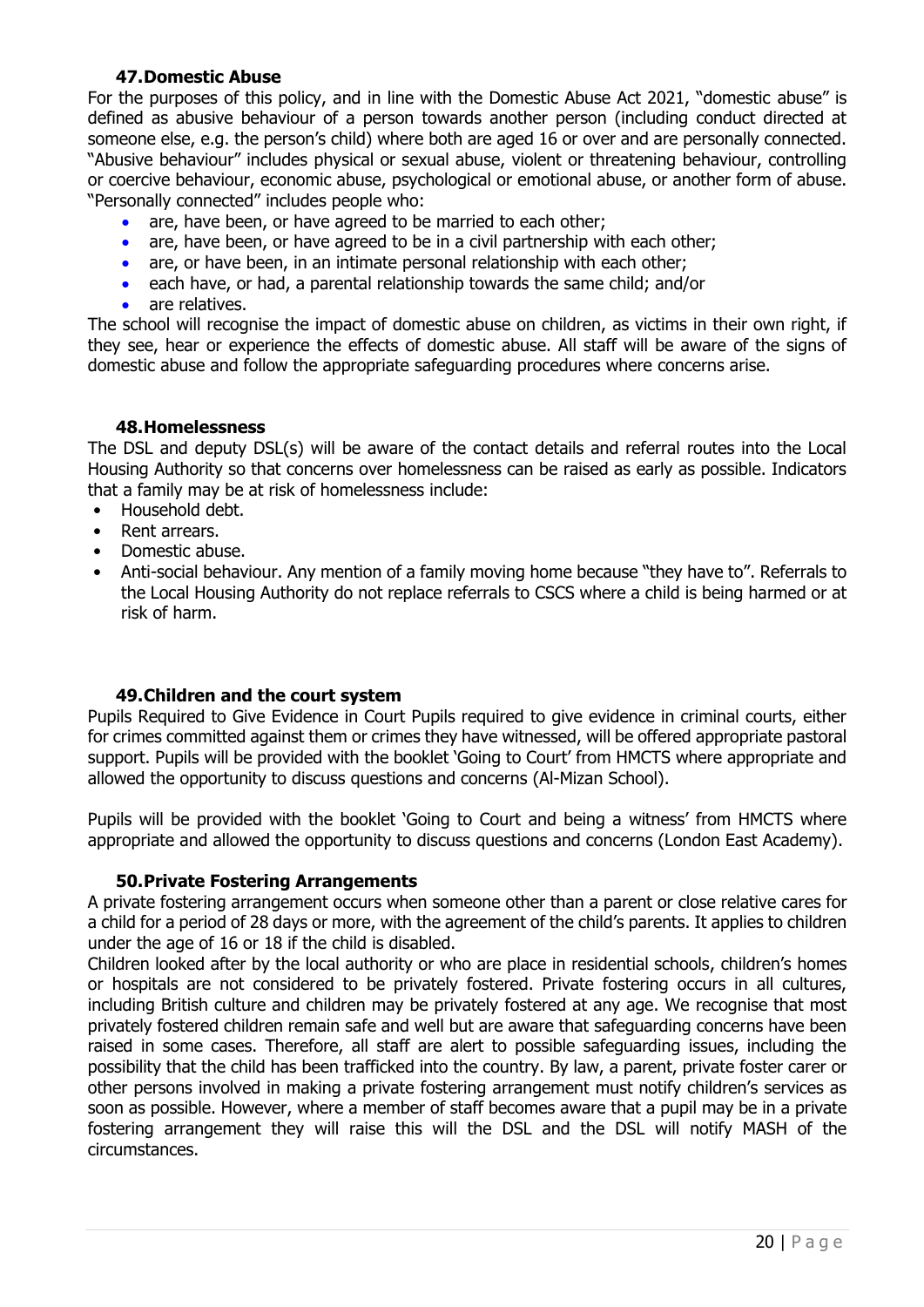## **51.Child Abduction and Community Safety Incidents**

For the purposes of this policy, "child abduction" is define as the unauthorised removal or retention of a child from a parent or anyone with legal responsibility for the child. Child abduction can be committed by parents and other relatives, other people known to the victim, and strangers. All staff will be alert to community safety incidents taking place in the vicinity of the school that may raise concerns regarding child abduction, e.g. people loitering nearby or unknown adults conversing with pupils. Pupils will be provided with practical advice and lessons to ensure they can keep themselves safe outdoors.

### **52.Upskirting**

Under the Voyeurism (Offences) Act 2019, it is an offence to operate equipment for the purpose of upskirting. "Operating equipment" includes enabling, or securing, activation by another person without that person's knowledge, e.g. a motion-activated camera. Upskirting will not be tolerated by the schools. Any incidents of upskirting will be reported to the DSL, who will then decide on the next steps to take, which may include police involvement.

## **53.Sexting and Sharing of Indecent Images**

The practice of children sharing images and videos via text message, email, social media or mobile messaging apps has become commonplace. However, this online technology has also given children the opportunity to produce and distribute sexual imagery in the form of photos and videos. Such imagery involving anyone under the age of 18 is illegal.

Youth produced sexual imagery refers to both images and videos where;

- A person under the age of 18 creates and shares sexual imagery of themselves with a peer under the age of 18.
- A person under the age of 18 shares sexual imagery created by another person under the age of 18 with a peer under the age of 18 or an adult.
- A person under the age if 18 is in possession of sexual imagery created by another person under the age of 18.

All incidents of this nature should be treated as a safeguarding concern and in line with the government guidance on Sharing nudes and semi-nudes: advice for education settings working with children and young people.

Cases where sexual imagery of people under 18 has been shared by adults and where sexual imagery of a person of any age has been shared by an adult to a child is child sexual abuse and should be responded to accordingly.

If a member of staff becomes aware of an incident involving youth produced sexual imagery they should follow the child protection procedures and refer to the DSL as soon as possible. The member of staff should confiscate the device involved and set it to flight mode or, if this is not possible, turn it off. Staff should not view, copy or print the youth produced sexual imagery.

The DSL should hold an initial review meeting with appropriate school staff and subsequent interviews with the children involved (if appropriate). Parents should be informed at an early stage and involved in the process unless there is reason to believe that involving parents would put the child at risk of harm. At any point in the process if there is concern a young person has been harmed or is at risk of harm a referral should be made to MASH or the Police as appropriate.

Immediate referral at the initial review stage should be made to MASH/Police if:

- the incident involves an adult;
- there is good reason to believe that a young person has been coerced, blackmailed or groomed or if there are concerns about their capacity to consent (for example, owing to special education needs);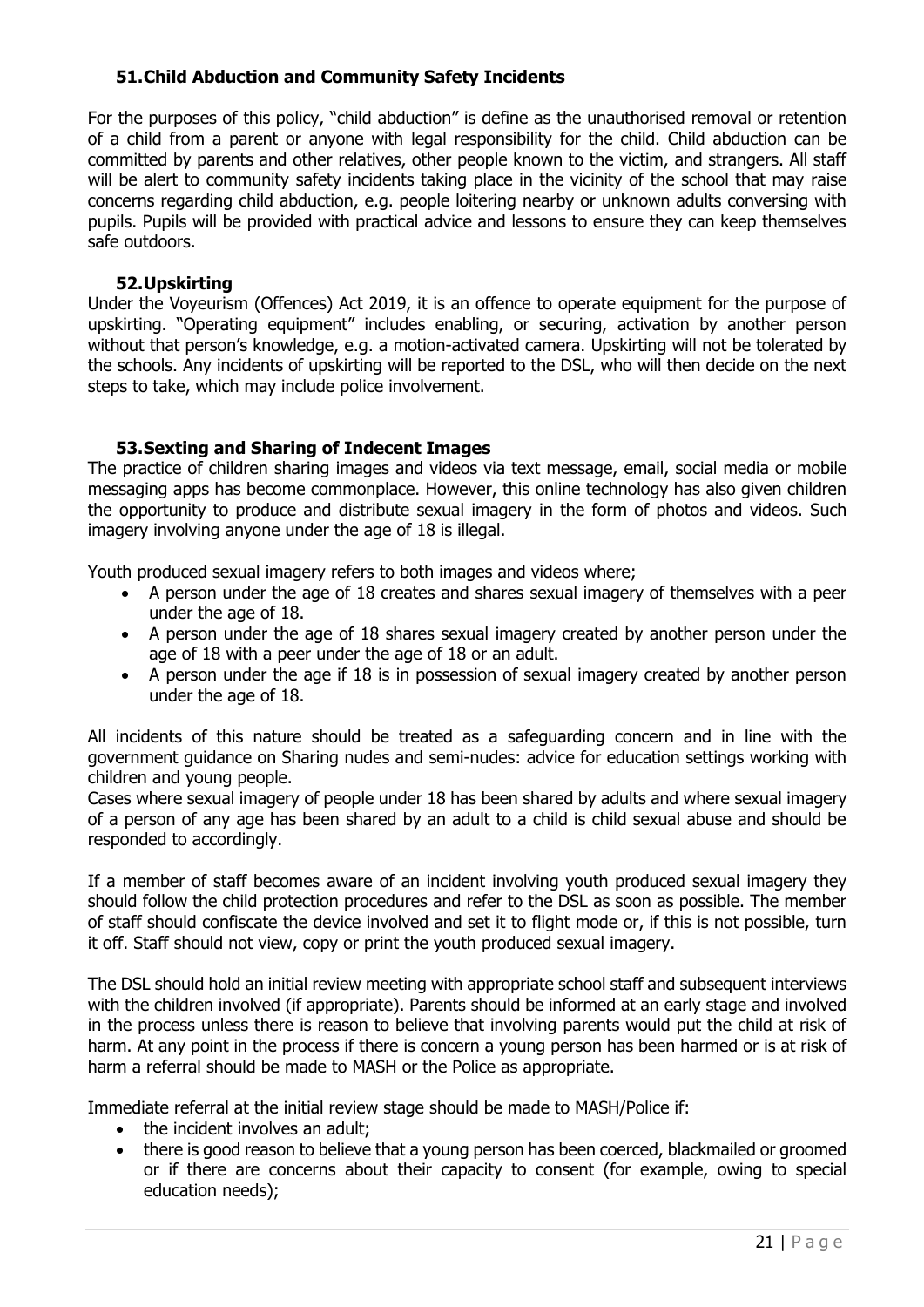- what you know about the imagery suggests the content depicts sexual acts which are unusual for the child's development stage or are violent;
- the imagery involves sexual acts;
- the imagery involves anyone aged 12 or under; and / or
- there is reason to believe a child is at immediate risk of harm owing to the sharing of the imagery, for example the child is presenting as suicidal or self-harming.

If none of the above apply then the DSL will use their professional judgement to assess the risk to pupils involved and may decide, with input from the Headteacher, to respond to the incident without escalation to MASH or the police. Such decisions will be recorded.

In applying judgement, the DSL will consider if:

- there is a significant age difference between the sender/receiver;
- there is any coercion or encouragement beyond the sender/receiver;
- the imagery was shared and received with the knowledge of the child in the imagery:
- the child is more vulnerable than usual i.e. at risk;
- there is a significant impact on the children involved:
- the image is of a severe or extreme nature;
- the child involved understands consent;
- the situation is isolated or if the image been more widely distributed;
- there other circumstances relating to either the sender or recipient that may add cause for concern
- i.e. difficult home circumstances; and / or
- the children have been involved in incidents relating to youth produced imagery before.

If any of these circumstances are present the situation will be escalated according to our child protection procedures, including reporting to the police or MASH. Otherwise, the situation can be managed within the school. The DSL will record all incidents of youth produced sexual imagery, including both the actions taken, actions not taken, reasons for doing so and the resolution in line with safeguarding recording procedures.

**Note:** Children whose situations do not currently fit the above categories may also be at significant risk of harm. This could include situations where another child in the household has been harmed or the household contains a known abuser.

#### **54.Confidentiality, Information Sharing and GDPR**

All staff will understand that child protection issues warrant a high level of confidentiality, not only out of respect for the pupil and staff involved but also to ensure that information being released into the public domain does not compromise evidence.

School staff should be proactive in sharing as early as possible to help identify, assess and respond to risks or concerns about the safety and welfare of children, whether this is when problems are first emerging, or where a child is already known to local authority children's social care.

Staff should only discuss concerns with the DSL, Headteacher, Trust Leader or Chair of Trust (depending on who is the subject of the concern). That person will then decide who else needs to have the information and they will disseminate it on a 'need-to-know' basis. However, following a number of cases where senior leaders in school had failed to act upon concerns raised by staff, Keeping Children Safe in Education (2020) emphasises that any member of staff can contact children's social care if they are concerned about a child. Child protection information will be stored and handled in line with the Data Protection Act 2018 and HM Government Information Sharing and Advice for practitioners providing safeguarding services to children, young people, parents and carers, July 2018.

Information sharing is guided by the following principles:

- necessary and proportionate;
- relevant;
- adequate;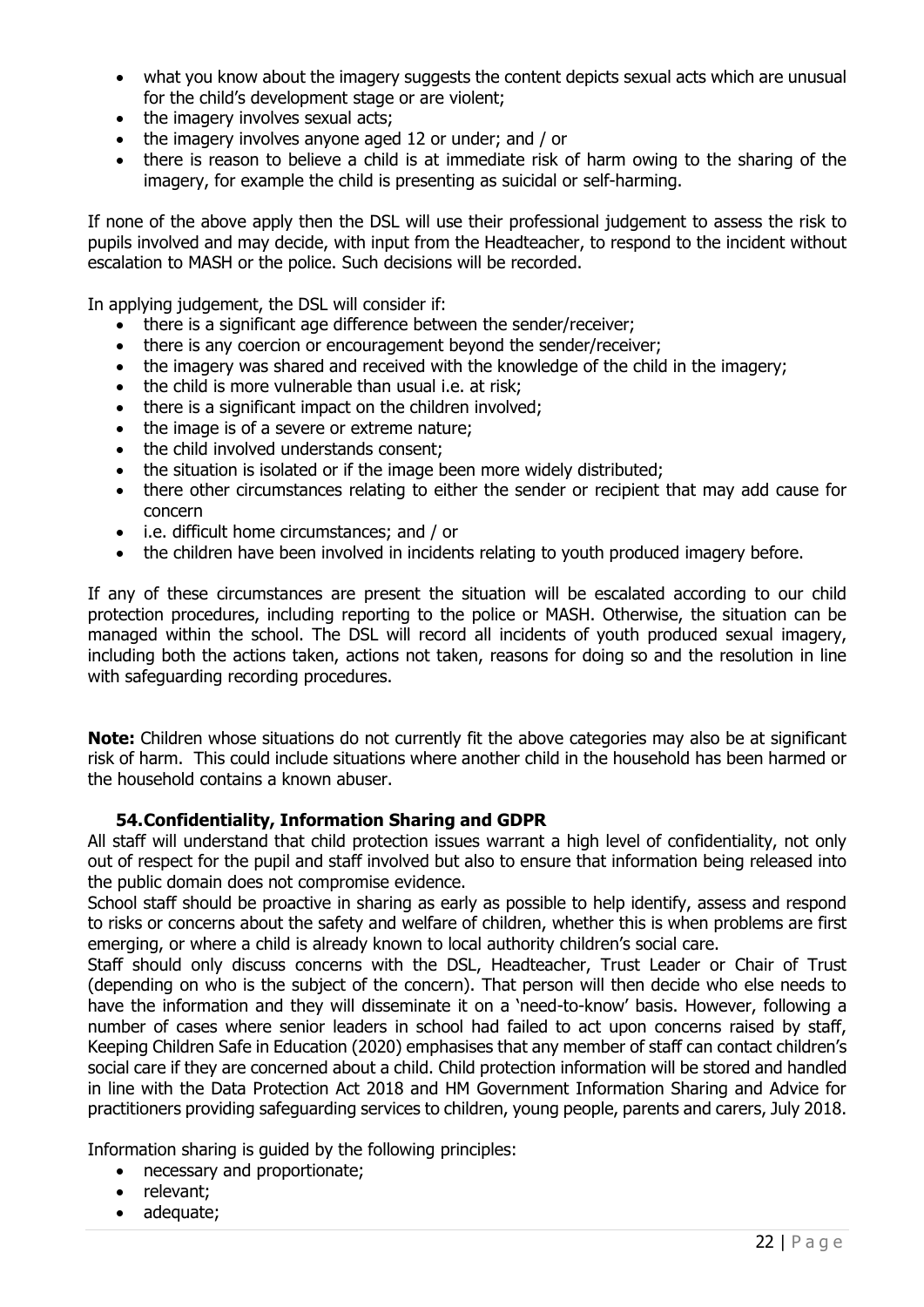- accurate;
- timely;
- secure.

Fears about sharing information cannot be allowed to stand in the way of the need to promote the welfare and protect the safety of children; safety of the child is always paramount.

- Our schools recognise that in order to effectively meet a child's needs, safeguard their welfare and protect them from harm the school must contribute to inter-agency working in line with Working Together to Safeguard Children (2018) and share information between professionals and agencies where there are concerns.
- All staff must be aware that they have a professional responsibility to share information with other agencies in order to safeguard children and that the Data Protection Act 20188 is not a barrier to sharing information where the failure to do so would place a child at risk of harm.
- All staff must be aware that they cannot promise a child to keep secrets which might compromise the child's safety or wellbeing.
- Staff will receive regular updates and DSL will cascade awareness around for example, FGM, Sexual violence and sexual harassment
- However, we also recognise that all matters relating to child protection are personal to children and families. Therefore, in this respect they are confidential and the Headteacher or DSLs will only disclose information about a child to other members of staff on a need to know basis.
- We will always undertake to share our intention to refer a child to MASH with their parents /carers unless to do so could put the child at greater risk of harm, or impede a criminal investigation. If in doubt, we will contact the MASH consultation line.

## **55.Training**

Staff members will undergo safeguarding and child protection training at induction, which will be updated on a termly basis and/or whenever there is a change in legislation. The induction training will cover:

- The Child Protection and Safeguarding Policy.
- The Peer-on-Peer Abuse procedures.
- The Staff Code of Conduct.
- 'Keeping children safe in education' (KCSIE) (or Annex A, if appropriate).
- The Behavioural Policy.
- The Children Missing Education Policy, including the safeguarding response to children who go missing from education.
- Appropriate child protection and safeguarding training, including online safety training.
- Information about the role and identity of the DSL and deputy DSL(s).

All staff members will also receive regular safeguarding and child protection updates as required, but at least annually. Training will cover, at a minimum:

- The issues surrounding sexual violence and sexual harassment.
- Contextual safeguarding.
- How to keep LAC and PLAC safe.
- CCE and the need to refer cases to the National Referral Mechanism.
- Updated online safety training.

Staff will receive opportunities to contribute towards and inform the safeguarding arrangements in the school.

The DSL and deputy DSL(s) will undergo child protection and safeguarding training, and update this training at least every two years. The DSL and deputy DSL(s) will also obtain access to resources and attend any relevant or refresher training courses, ensuring they keep up-to-date with any developments relevant to their role. This will include training to understand:

• The assessment process for providing early help and statutory intervention, including local criteria for action and CSCS referral arrangements.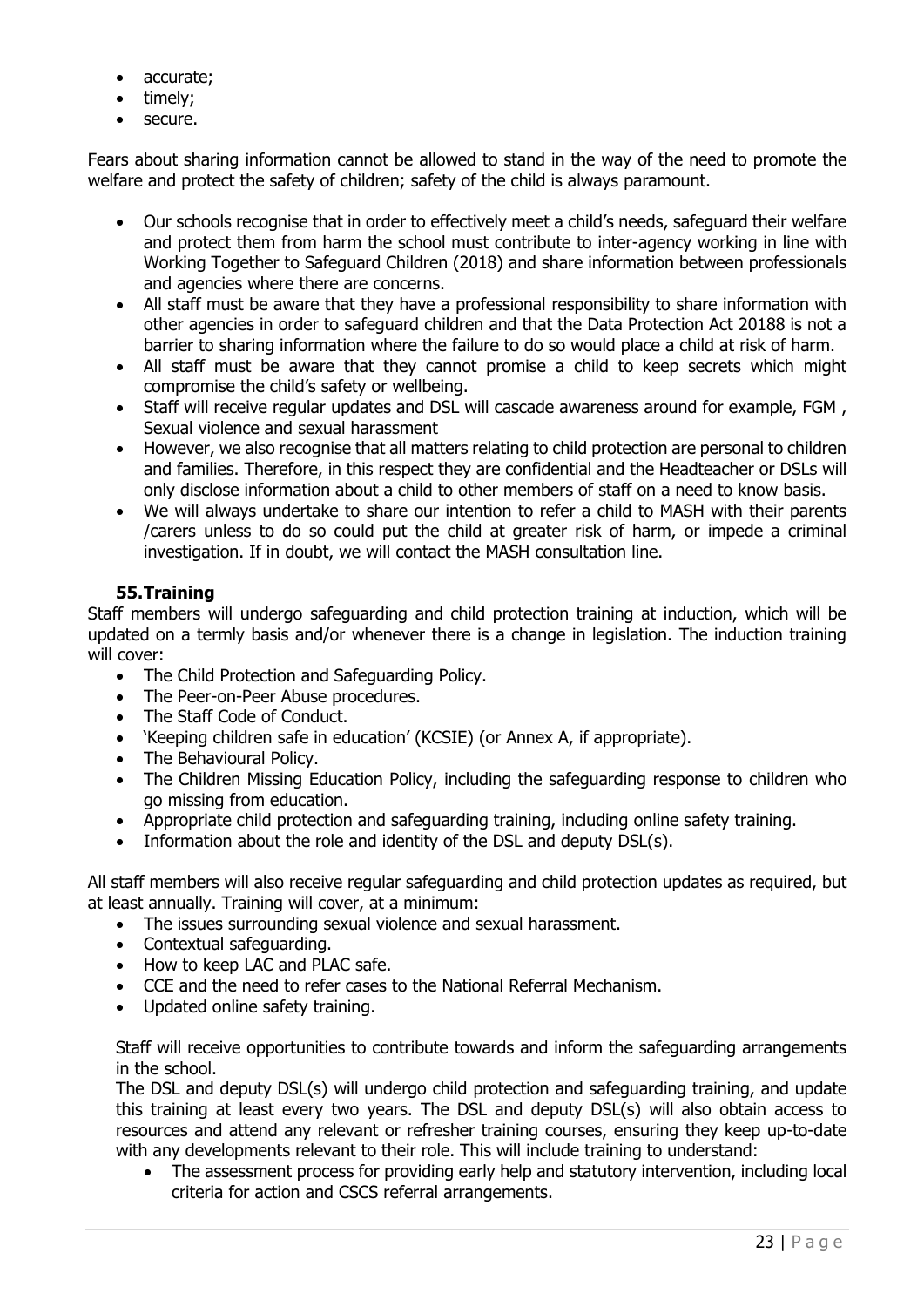- How LAs conduct child protection case conferences and a child protection review conferences, to enable the DSL to attend and contribute to these effectively when required.
- The importance of providing information and support to CSCS.
- The lasting impact that adversity and trauma can have.
- How to be alert to the specific needs of children in need, pupils with SEND and/or relevant health conditions, and young carers.
- The importance of internal and external information sharing.
- The Prevent duty.
- The risks associated with online safety, including the additional risks faced online by pupils with SEND.

The minimum training offer for all staff will be as follows:

| Participants in Training | Type of Training                                                   | Timing / Frequency                | <b>Training Provider</b>                          |
|--------------------------|--------------------------------------------------------------------|-----------------------------------|---------------------------------------------------|
| All staff                | Safeguarding<br><b>Induction</b>                                   | On joining                        | DSL or DDSL                                       |
| All staff                | Annual update                                                      | Annually (usually<br>September)   | <b>DSL or DDSL</b>                                |
| All staff                | Reading time for<br><b>KCSIE</b>                                   | Annually in September             | <b>DSL or DDSL</b>                                |
| All visiting staff       | Reading time for<br>school specific<br>safeguarding<br>information | On arrival                        | DSL or DDSL                                       |
| Governors                | Annual update                                                      | Annually (usually<br>Autumn Term) | <b>DSL or External</b><br>Provider                |
| <b>DSL and DDSL</b>      | <b>DSL Training</b>                                                | Bi-annually                       | External provider<br>(usually Local<br>Authority) |

## **56.Early Help**

Early help means providing support as soon as a problem emerges, at any point in a child's life. Any pupil may benefit from early help, but in particular, staff will be alert to the potential need for early help for pupils who:

- Are disabled, have certain health conditions, or have specific additional needs.
- Have SEND, regardless of whether they have a statutory EHC plan.
- Have mental health needs.
- Are young carers.
- Show signs of being drawn into anti-social or criminal behaviour, including gang involvement and association with organised crime groups or county lines.
- Are frequently missing or going missing from care or from home.
- Are at risk of modern slavery, trafficking, or sexual or criminal exploitation.
- Are at risk of being radicalised or exploited.
- Have family members in prison, or are affected by parental offending.
- Are in a family circumstance presenting challenges for them, such as drug and alcohol misuse, adult mental health problems, or domestic abuse.
- Misuse drugs or alcohol.
- Have returned home to their family from care.
- Are at risk of HBA, such as FGM or forced marriage.
- Are privately fostered.
- Are persistently absent from education, including persistent absences for part of the school day.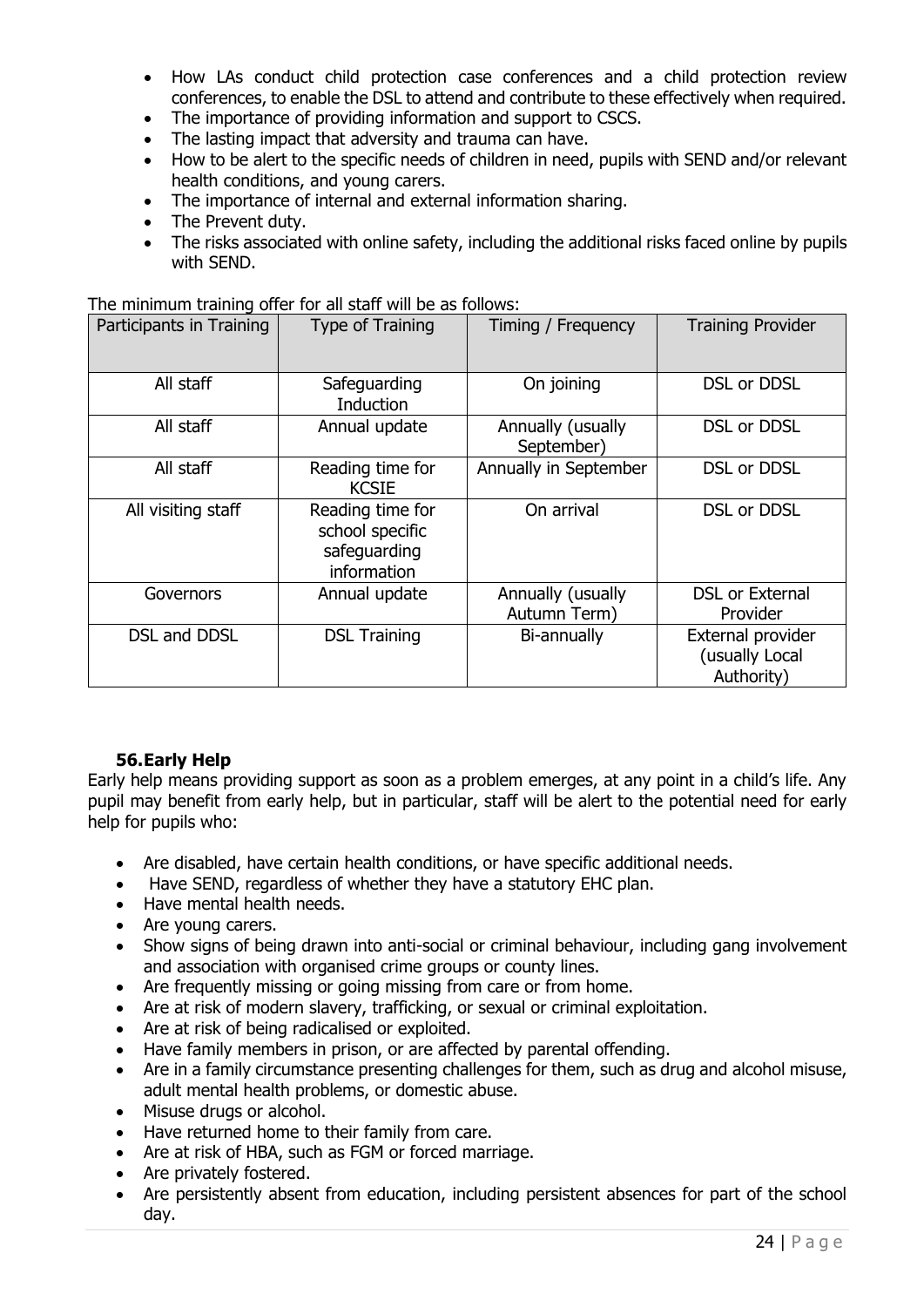• Show early signs of abuse and/or neglect in other ways.

The DSL will take the lead where early help is appropriate. This includes liaising with other agencies and setting up an inter-agency assessment as appropriate. The local early help process will be followed as required.

Staff may be required to support other agencies and professionals in an early help assessment, in some cases acting as the lead practitioner. Any such cases will be kept under constant review and consideration given to a referral to CSCS for assessment for statutory services if the pupil's situation is not improving or is worsening.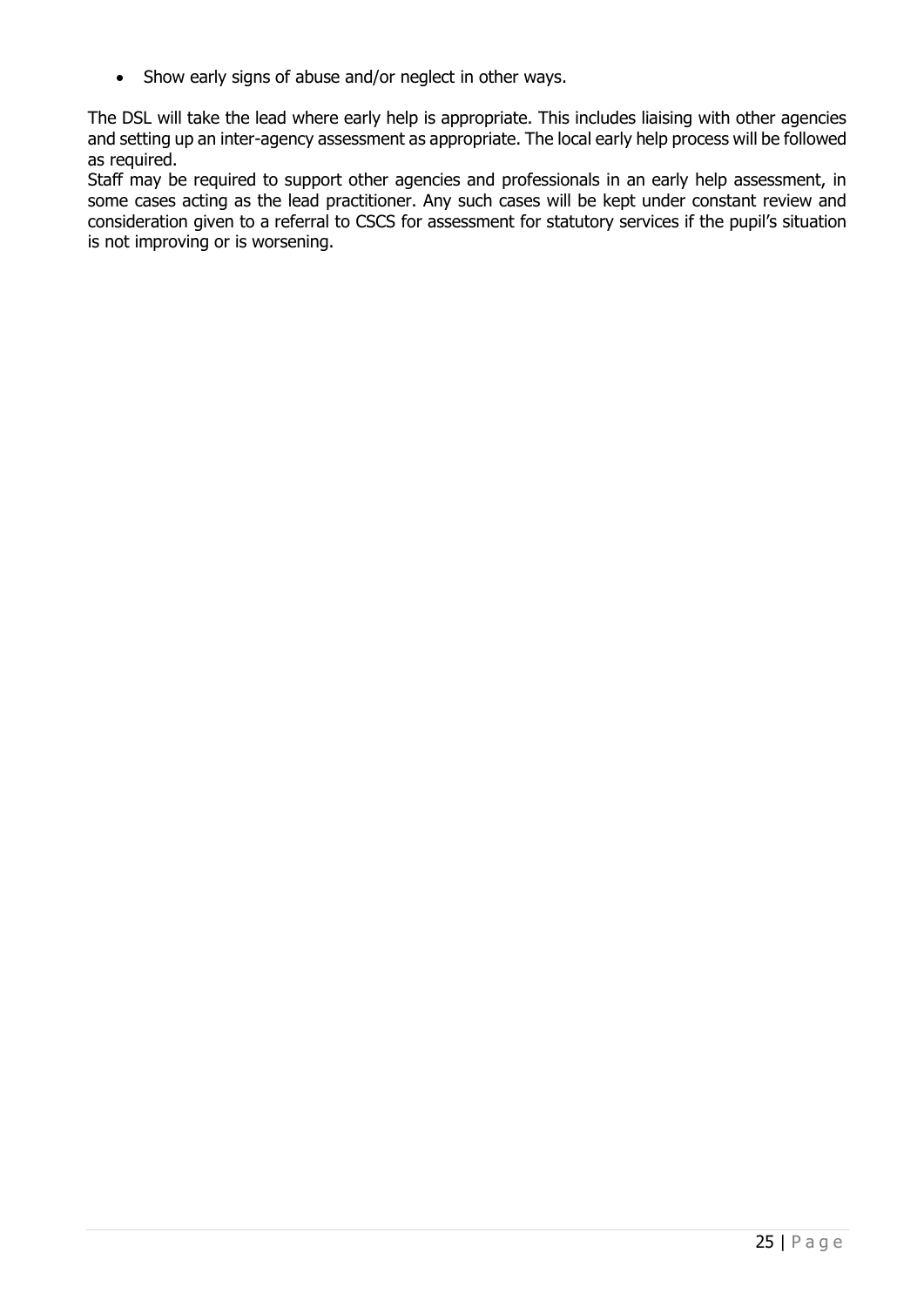## **Appendix B**

## **Children at risk from extremism and radicalisation**

## **57.Aims**

- a. understand how an extremist narrative, which can lead to harm, can be challenged by staff in schools; and to model to pupils how diverse views can be heard, analysed and challenged in a way which values freedom of speech and freedom from harm;
- b. understand how to prevent harm to pupils by individuals, groups or others who promote violent extremism; and to understand how to manage risks within the school;
- c. understanding how to support individuals who are vulnerable, through strategies to support, challenge and protect;
- d. increase the resilience of pupils and of the school community by helping pupils to acquire skills and knowledge to challenge extremist views, and by promoting an ethos and values that promote respect for others, and;
- e. Use teaching styles and curriculum opportunities which allow grievances to be aired, explored and which demonstrate the roles of conflict resolution and active citizenship.

Exposing children to extremist ideology can hinder their social development and educational attainment alongside posing a very real risk that they could support or partake in an act of violence. Radicalisation of young people can be compared to grooming for sexual exploitation.

"Safeguarding vulnerable people from radicalisation is no different from safeguarding them from other forms of harm." Home Office – The Prevent Strategy.

#### **58.Why might a young person be drawn towards extremist ideology?**

A decision by a young person to become involved in violent extremism:

- a. may begin with a search for answers to questions about identity, faith and belonging;
- b. may be driven by the desire for 'adventure' and excitement;
- c. may be driven by a desire to enhance the self-esteem of the individual and promote their 'street cred';
- d. is likely to involve identification with a charismatic individual and attraction to a group which can offer identity, social network and support, and;
- e. Is likely to be fuelled by a sense of grievance that can be triggered by personal experiences of racism or discrimination.

## **59.Recognising Extremism - early indicators may include:**

- a. Showing sympathy for extremist causes
- b. Glorifying violence
- c. Evidence of possessing illegal or extremist literature
- d. Advocating messages similar to illegal organisations such as 'Muslims Against Crusades' or other non-proscribed extremist groups such as the 'English Defence League'.
- e. Out of character changes in dress, behaviour and peer relationships (but there are also very powerful narratives, programmes and networks that young people can come across online; therefore, young people's involvement with particular groups may not be apparent through their social presentation.)

## **60.Reporting**

In the first instance, report any concerns to the Designated Safeguarding Officer (DSL). To deal with the concerns about a child being involved in, drawn into, or susceptible to violent extremism, the DSL will follow the referral route described below.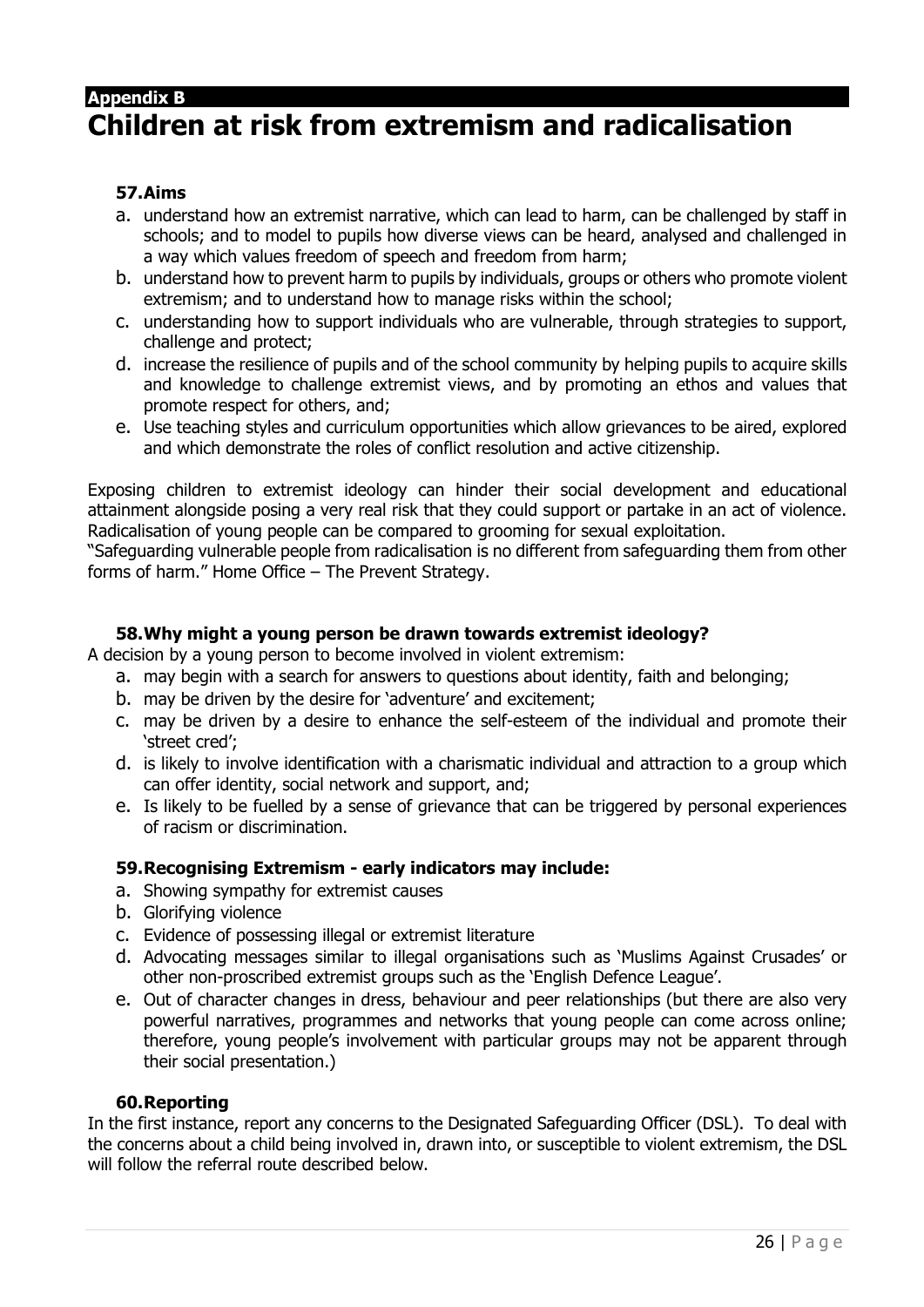- a. Talk to the family and other professionals working with the young person about the concerns and get their views. (If the family is implicated in potential extremism contact will be made with the Social Inclusion Panel first).
- b. Seek consent to complete an early help assessment and get a holistic perspective on the situation. Determine if there are additional needs and if so how these could be met.
- c. Contact other relevant agencies and engage them in a Team around the Child (TAC) approach to supporting the young person and their family with a programme of support.
- d. If the concerns persist and the TAC approach does not seem to be having a positive impact, or if it appears the young person is already exposed to or involved with extremist organisations, refer the case to the **Social Inclusion Panel** (SIP) using the EHA form.

## **61.Interventions for individuals**

The school may implement a number of strategies to support individuals, such as:

- a. Increased adult support, supervision and encouragement
- b. Positive buddying programmes
- c. Positive activities in and out of school
- d. Behaviour support / anger management programmes
- e. Attendance support
- f. 1 to 1 or group counselling (Place 2 Be)
- g. Parenting programmes with a Preventing Violent Extremism element
- h. Links with relevant voluntary or religious organisations
- i. Advice on cyber safety (for pupils and parents)

And referrals (usually through SIP) for:

- a. Family Therapy / CAMHS programmes
- b. Targeted Youth Support
- c. YISP crime prevention programmes
- d. Police Prevent team support
- e. Specialised theological / educational programmes
- f. Intensive Family Support Programmes

## **62.Prevention**

The school seeks to prevent extremism through its curriculum and other activities. These include:

- a. Work on community cohesion, tolerance and anti-violence addressed throughout curriculum: promoting alternative positive narratives to counteract extremist ideologies.
- b. Open discussion and debate of issues and the law in a supportive environment.
- c. Critical appraisal of sources /internet resilience /identifying propaganda relevant for all subjects but especially when using the internet for research
- d. Citizenship programmes British Values
- e. Anti-bullying work including homophobia and violence against women
- f. Rewarding positive behaviour
- g. Pastoral and induction support
- h. Work on safety, risk and crime prevention
- i. Opportunities for channelling positive engagement e.g. charity work/fund-raising
- j. Positive in and out of school hours' programmes, including holiday programmes
- k. Parenting programmes to ensure consistent messages between home and school

#### **63.Internet Security**

Generally, what is good practice for safeguarding in other fields is good practice for safeguarding against extremism. Two main factors impact upon online safeguarding – these are user behaviour and network security. The school enforces an Acceptable Use Policy, which includes provisions such as preventing access to private email on the network, ensuring web connected computers are in public areas, and monitoring browsing history. There is also, as always, a need to ensure that everyone knows what to do should they become concerned about something they find, or contact they receive,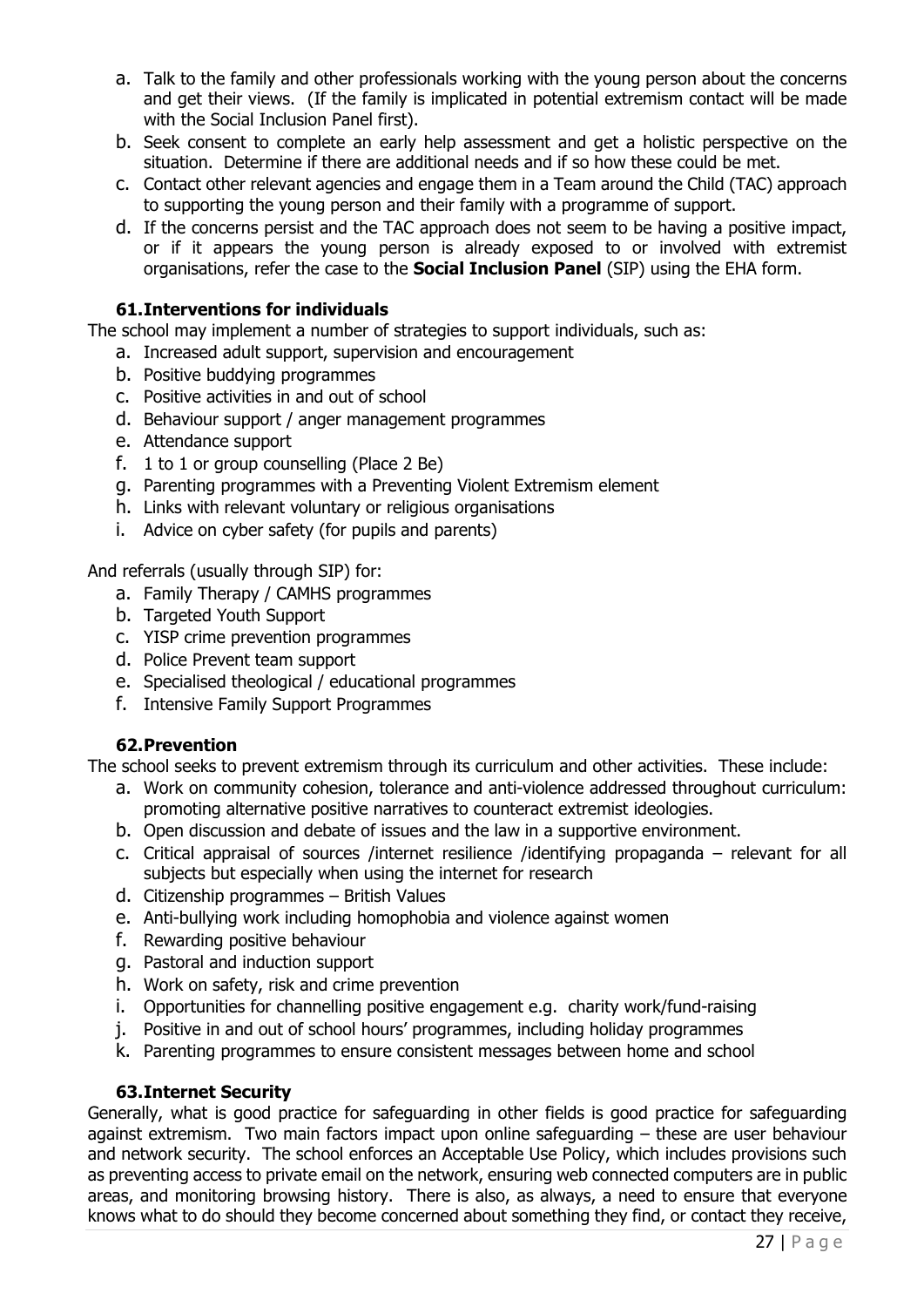online. The school has a robust filtering system in place, both at a school and service provider level. The school uses the Openness Filtering System. This has several layers of filtering and provides scopes for monitoring individual user profiles as required.

The school has the right to amend its filtering settings. The Leader for computing and the HT have the necessary access rights, and they also receive training for the effective use of the systems.

## **64.Visitors and the Use of School Premises & Facilities**

- a. The school monitors the activities of any clubs or groups operating under the name of the school, or using its premises or facilities.
- b. Appropriate checks are made for all visitors (e.g. By searching for the person or company on the internet). Extensive research is carried out before inviting anyone to contribute to school assemblies or addressing the pupils/students.
- c. The Mosque (ELMT) has its own rigorous procedures for vetting speakers or Imams who lead prayers.
- d. Visitors agree to uphold the values and policies of the school when signing in.

The Office Manager is responsible for implementing the above.

#### **School Governors**

Governors are responsible for ensuring Prevent issues are being addressed through the curriculum and that the safeguarding policy reflects vulnerability to radicalisation. The school will report on these to the Governing Body and the lead Governor for Safeguarding.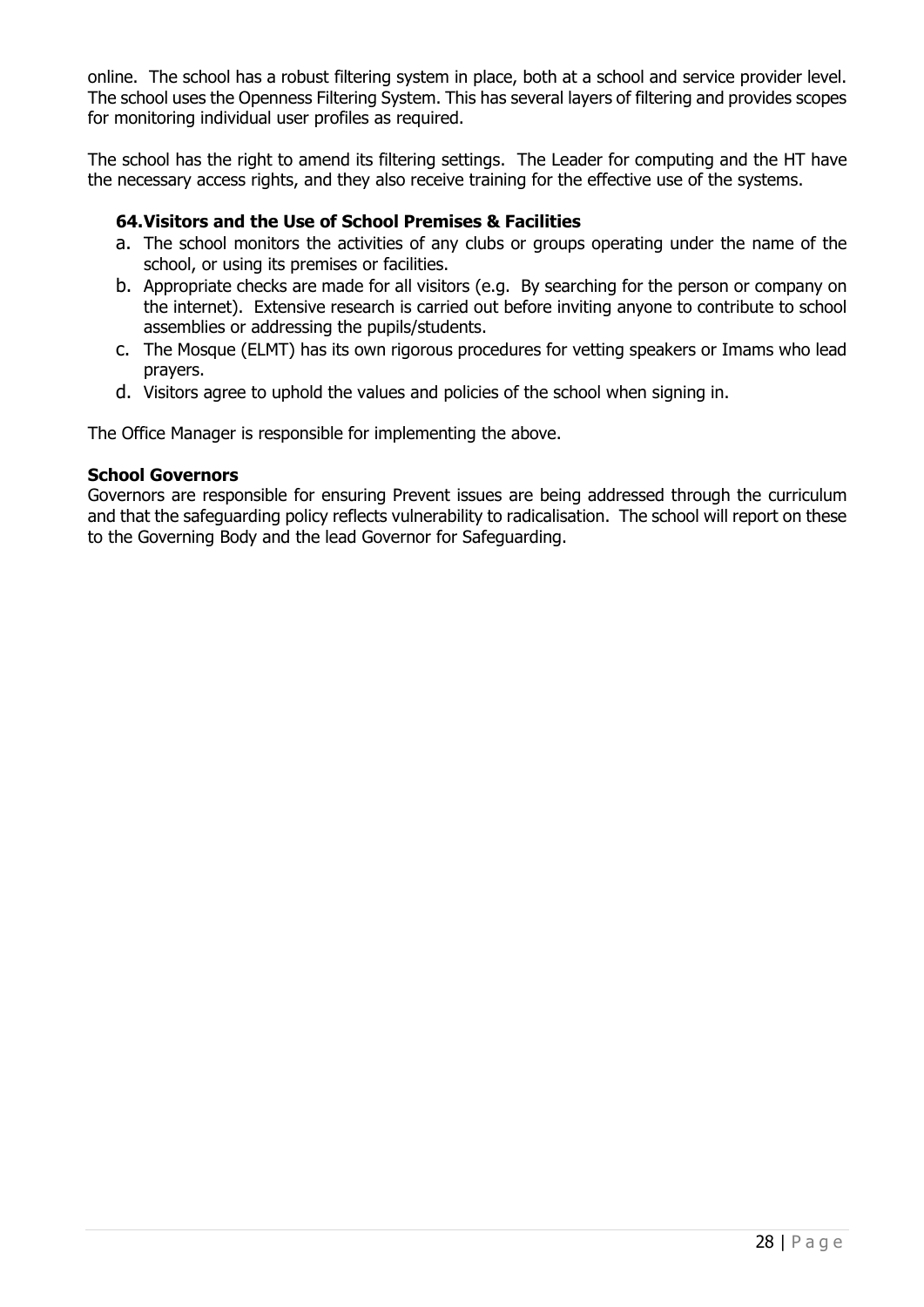### **Appendix C**

## **Important telephone numbers and emails**

DSL at AMS & LEA: Fazal Mahmud - [fazal@eastlondonmosqueschools.co.uk](mailto:fazal@eastlondonmosqueschools.co.uk)

Deputy DSL at AMS & LEA: Mohammed Badr - [badr@eastlondonmosqueschools.co.uk](mailto:badr@eastlondonmosqueschools.co.uk)

DSL of the governing body: Hussain Shefaar – [hseducation@hotmail.co.uk](mailto:hseducation@hotmail.co.uk)

Safeguarding lead assistant: Abul Kalam Azad – [akazad@eastlondonmosqueschools.co.uk](mailto:akazad@eastlondonmosqueschools.co.uk)

Safeguarding officer at AMS & LEA: Rozina Akhter

Anyone can call MASH with any concerns related to safeguarding and/or child protection issues

## **Children's Social Care Multi-Agency Safeguarding Hub (MASH)**

020 7364 5606/5601 (Mon-Fri, 9am-5pm) MASH@towerhamlets.gov.uk MASH@towerhamlets.gcsx.gov.uk (secure email) Mash out of hours: 020 7364 4079

## **Children's Social Care out-of-hours-team** – 020 7364 5000

## **Local Authority Designated Officer (LADO)**

0207 364 0677 / 07903 238827 LADO@towerhamlets.gov.uk

## **Police Child Abuse Investigation Team** - 020 8217 6484

**The Early Help HUB** - 020 7364 5006

For Adults (those 18 or over) cases should be referred to the Safeguarding Adults Panel (SAP).

Simon Smith - **Prevent Programme Manager** - Tel: 020 7364 4691 Email: simon.smith@towerhamlets.gov.uk

If at any stage you are concerned that a child or young person is at imminent risk of harm you should also contact the Child Protection Duty Line on 020 7364 5000

If you suspect someone is actually engaged in terrorist activity, you should also contact the police or the anti-terrorist hotline immediately on 0800 789 321.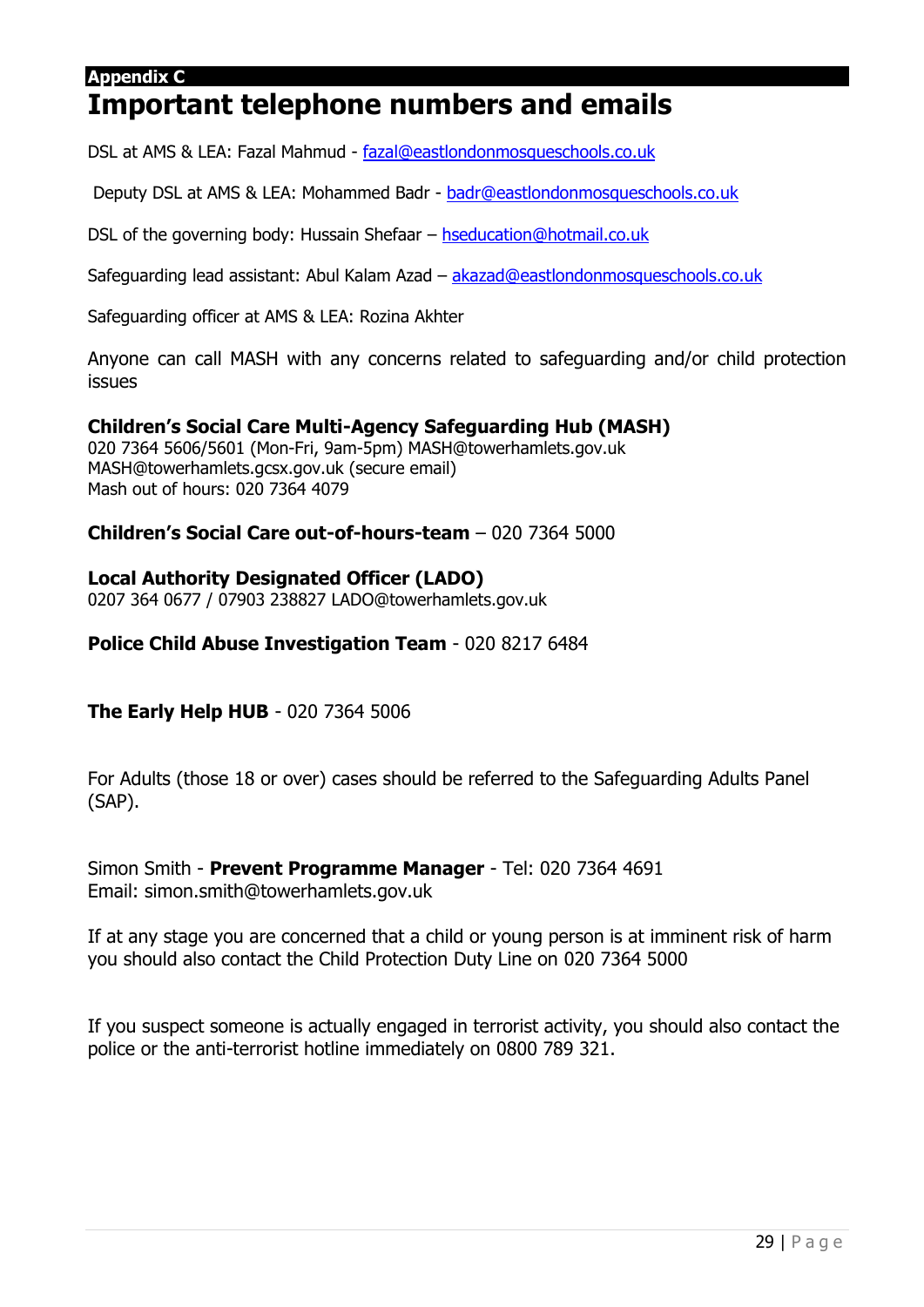## **Appendix D Child protection and safeguarding**

A short statement for parents/carers

Keeping Children Safe in Education September 2021, the latest guidance document published by the Department for Education (DfE) maps out the school's role in protecting children from abuse.

All schools have a clear responsibility placed on them by the Children Act 1989 and by guidance from the DfE to safeguard the welfare of all their pupils/students. In doing so, schools are expected to consult with Children's Social Care if they believe there is a possibility that a child may be suffering from abuse or neglect. A referral to Children's Social Care is not intended to be an accusation of any particular action or against any particular person. It is the reporting of concerns which have come to the school's attention. This is in accordance with Tower Hamlets Local Safeguarding Children Board's Child Protection Procedures.

Al-Mizan School and London East Academy have a Child Protection & Safeguarding Policy and this refers to Tower Hamlets Local Safeguarding Children Board's Child Protection Procedures. Both of these documents are publicly available and can be consulted by parents / carers.

The Designated Safeguarding Lead (DSL) at Al-Mizan and London East Academy is Fazal Mahmud. The Deputy DSL for both schools is the Head Teacher Mohammed Badr. The member of the governing body who is responsible for safeguarding and child protection is Hussain Shefaar

The DSL will be happy to discuss any questions or concerns parents / carers may have about Child Protection practice in the schools.

This safeguarding and child protection policy will be reviewed annually by the Governing Body. The policy was last reviewed in August 2021.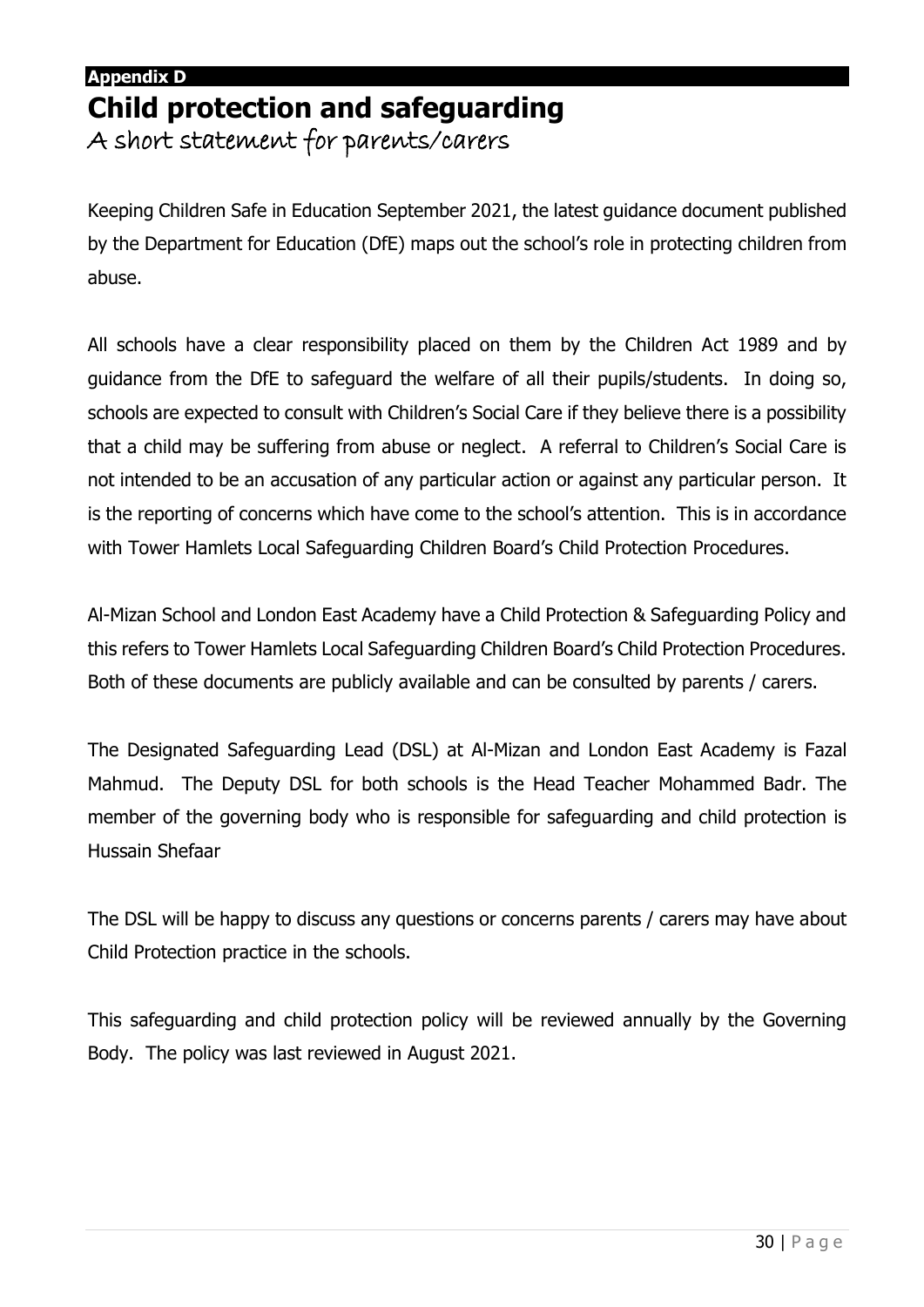## **Record of Concern** – to be completed as soon as a concern is raised

|      | Name of person reporting the concern |      |                                                                                                |       |         |  |
|------|--------------------------------------|------|------------------------------------------------------------------------------------------------|-------|---------|--|
|      | Child's full name                    |      |                                                                                                |       | Date of |  |
|      |                                      |      |                                                                                                |       | birth   |  |
| Date |                                      | Time |                                                                                                | place |         |  |
|      | sheet if needed                      |      | Incident/Record of concern - use child's exact words where possible and continue on a separate |       |         |  |
|      | Signature of the person reporting:   |      |                                                                                                |       | Date    |  |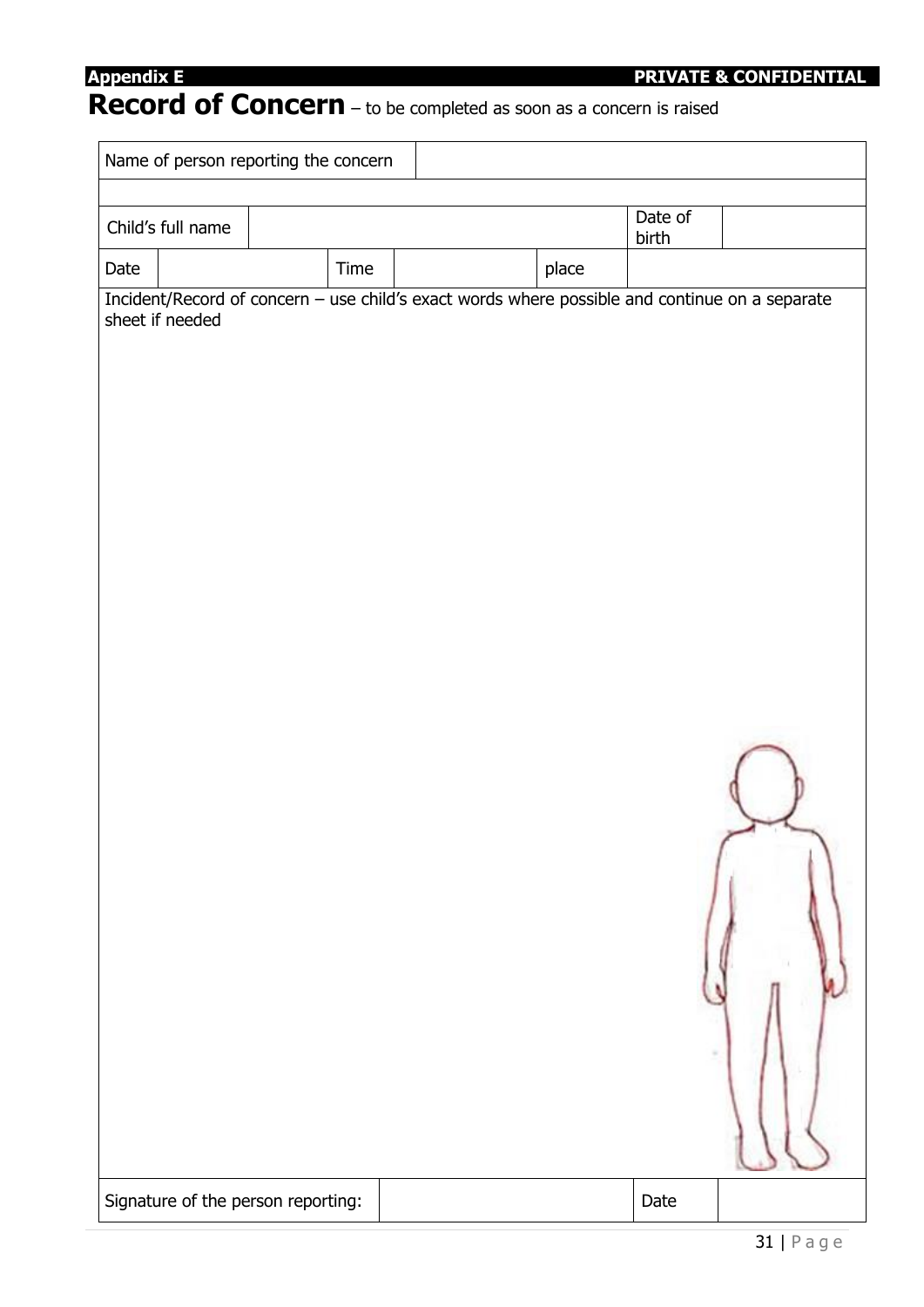## Actions taken - on a Record of Concerns

| Name of DSL taking the actions                     |                                                                                                 |
|----------------------------------------------------|-------------------------------------------------------------------------------------------------|
| Date concern raised                                | Date action taken                                                                               |
| Date the Director of LMC briefed about the concern |                                                                                                 |
| outcomes)                                          | Record of actions taken (use this space to keep a detailed outline of the actions taken and the |
|                                                    |                                                                                                 |
|                                                    |                                                                                                 |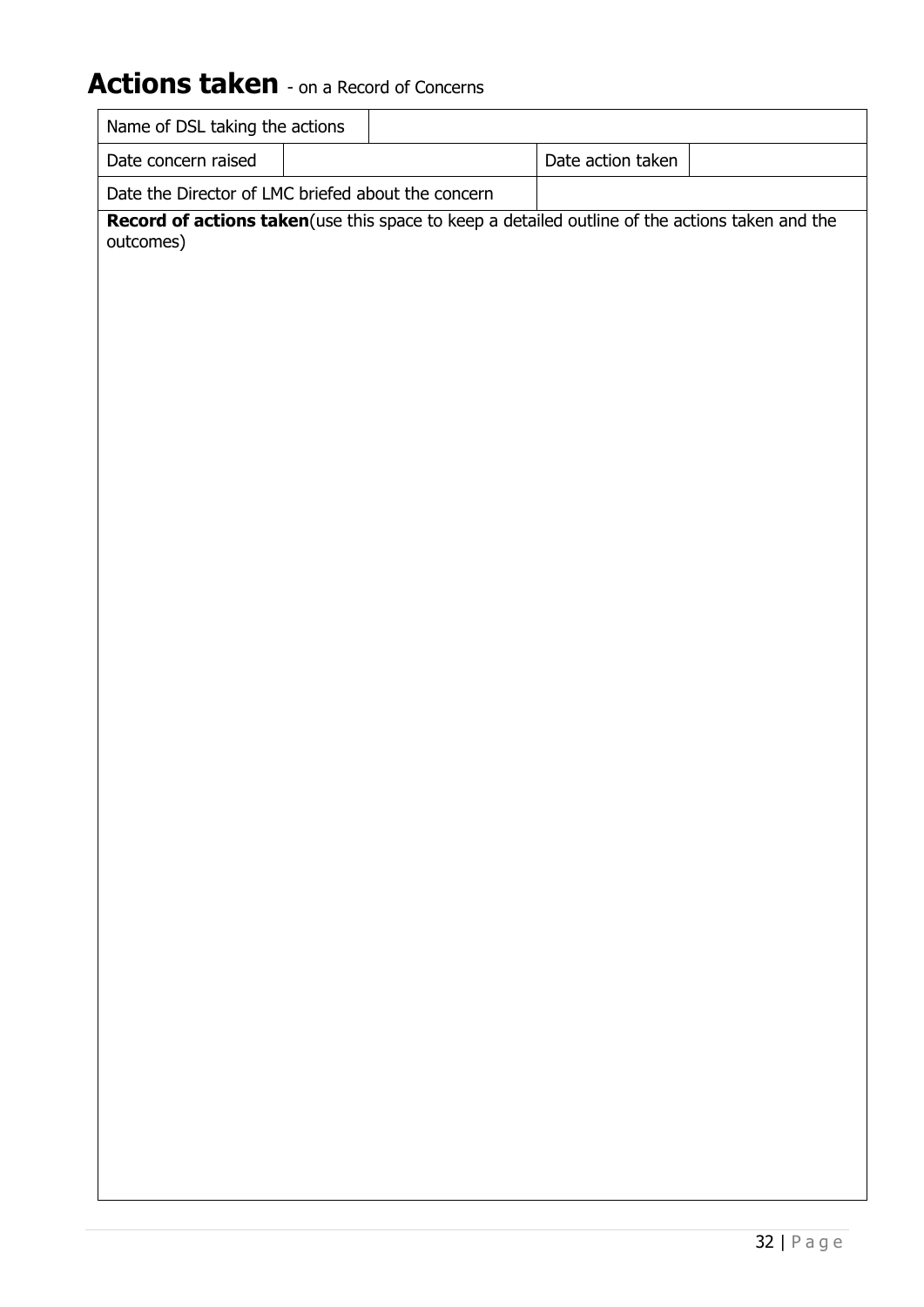#### **Appendix F - Dealing with Allegations of Abuse against Headteacher, Teachers, Volunteers and other Staff**

**These procedures outline the initial response to an allegation of abuse against headteacher, teachers or another member of staff. For more detailed guidance, particularly action following the outcome of an initial investigation reference must be made to the [DfE Guidance.](http://media.education.gov.uk/assets/files/pdf/d/dealing%20with%20allegations%20of%20abuse%20october%202012.pdf)**

#### **65.Reporting Allegations**

- a) Allegations against any staff Any allegation of abuse of a student by a staff must be reported to the Designated Safeguarding Officer, Fazal Mahmud or the deputy DSL Mohammed Badr
- b) Should the initial allegation first be made to any other member of staff then that member of staff must either request the person raising the allegation to report it to the Designated Safeguarding Officer or if that is not possible to pass details of the allegation to the Designated Safeguarding Officer immediately.
- c) Allegations against the Headteacher Should the allegation be made against the Headteacher then this should be brought to the attention of Chair of Governor, who is also the safeguarding lead immediately.
- d) Should the allegation meet any of the following criteria then the school should report the allegation to the local authority designated officer the same day that the allegation is received that a teacher or member of staff or volunteer at the school has:
	- **behaved in a way that has harmed a child, or may have harmed a child or;**
	- **possibly committed a criminal offence against or related to a child or;**
	- **behaved towards a child or children in a way that indicates s/he would pose a risk of harm if they work regularly or closely with children.**

#### **66.Initial Consideration**

- a) The Designated Safeguarding Officer or the Headteacher or the Director of LMC (depending on against whom the allegation is) will discuss the matter with the 'Local Authority Designated Officer' (LADO) at London Borough of Tower Hamlets (LBTH) and provide any further details of the allegation and the circumstances in which it was made.
- b) The school should not investigate the allegation at this stage. The discussion with LADO will consider whether there is evidence or information that establishes that the allegation is false or unfounded.
- c) If the allegation is not patently false and there is cause to suspect that a child is suffering or is likely to suffer significant harm, the local authority designated officer will immediately refer to children's social care and ask for a strategy discussion in accordance with Working Together to Safeguard Children to be convened straight away. In those circumstances the strategy discussion should include the local authority designated officer and the school Designated Safeguarding and Child Protection Officer.
- d) If there is no cause to suspect that "significant harm" is an issue, but a criminal offence might have been committed, the local authority designated officer should immediately inform the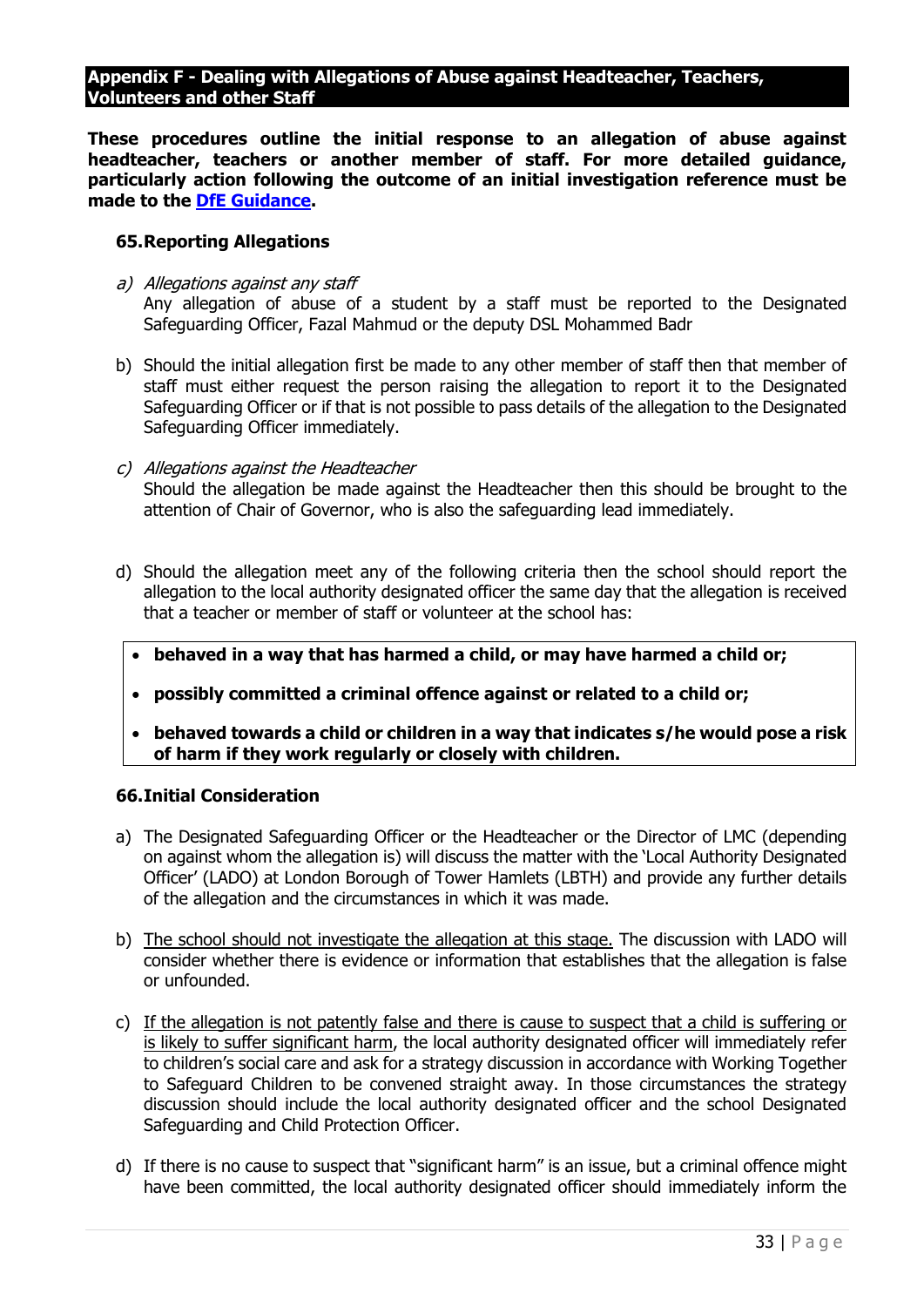police and convene a similar discussion to decide whether a police investigation is needed. That discussion will also involve the school and any other agencies involved with the child.

## **67.Action following initial consideration**

- a) Where the initial consideration decides that the allegation does not involve a possible criminal offence it will be for the school Designated Safeguarding Officer to deal with it in consultation with School Governors<sup>5</sup>. In such cases, if the nature of the allegation does not require formal disciplinary action then appropriate action should be instituted within three working days.
- b) If a disciplinary hearing is required and can be held without further investigation, the hearing should be held within 15 working days.
- c) Where further investigation is required to inform consideration of disciplinary action the school Designated Safeguarding Officer and the School Governors should discuss who will undertake that with the local authority designated officer (LADO).
- d) The investigating officer should aim to provide a report to the school within 10 working days.
- e) The following definitions should be used when determining the outcome of allegation investigations:
	- 1) **Substantiated:** there is sufficient identifiable evidence to prove the allegation;
	- 2) **False:** there is sufficient evidence to disprove the allegation;
	- 3) **Malicious**: there is clear evidence to prove there has been a deliberate act to deceive and the allegation is entirely false;
	- 4) **Unfounded**: there is no evidence or proper basis which supports the allegation being made. It might also indicate that the person making the allegation misinterpreted the incident or was mistaken about what they saw. Alternatively, they may not have been aware of all the circumstances;
	- 5) **Unsubstantiated**: this is not the same as a false allegation. It means that there is insufficient evidence to prove or disprove the allegation. The term, therefore, does not imply guilt or innocence.
- f) On receipt of the report of the disciplinary investigation, the school Designated Safeguarding Officer and the School Governors should consult the local authority designated officer, and decide whether a disciplinary hearing is needed within two working days. If a hearing is needed it should be held within 15 working days.
- g) In any case in which children's social care has undertaken enquiries to determine whether the child or children are in need of protection, the School Governors and Chair of Governors should take account of any relevant information obtained in the course of those enquiries when considering disciplinary action.
- h) The local authority designated officer should continue to liaise with the school to monitor progress of the case and provide advice or support when required or requested.

<sup>5</sup> This role is delegated by the School Governors to the designated Child Protection governor.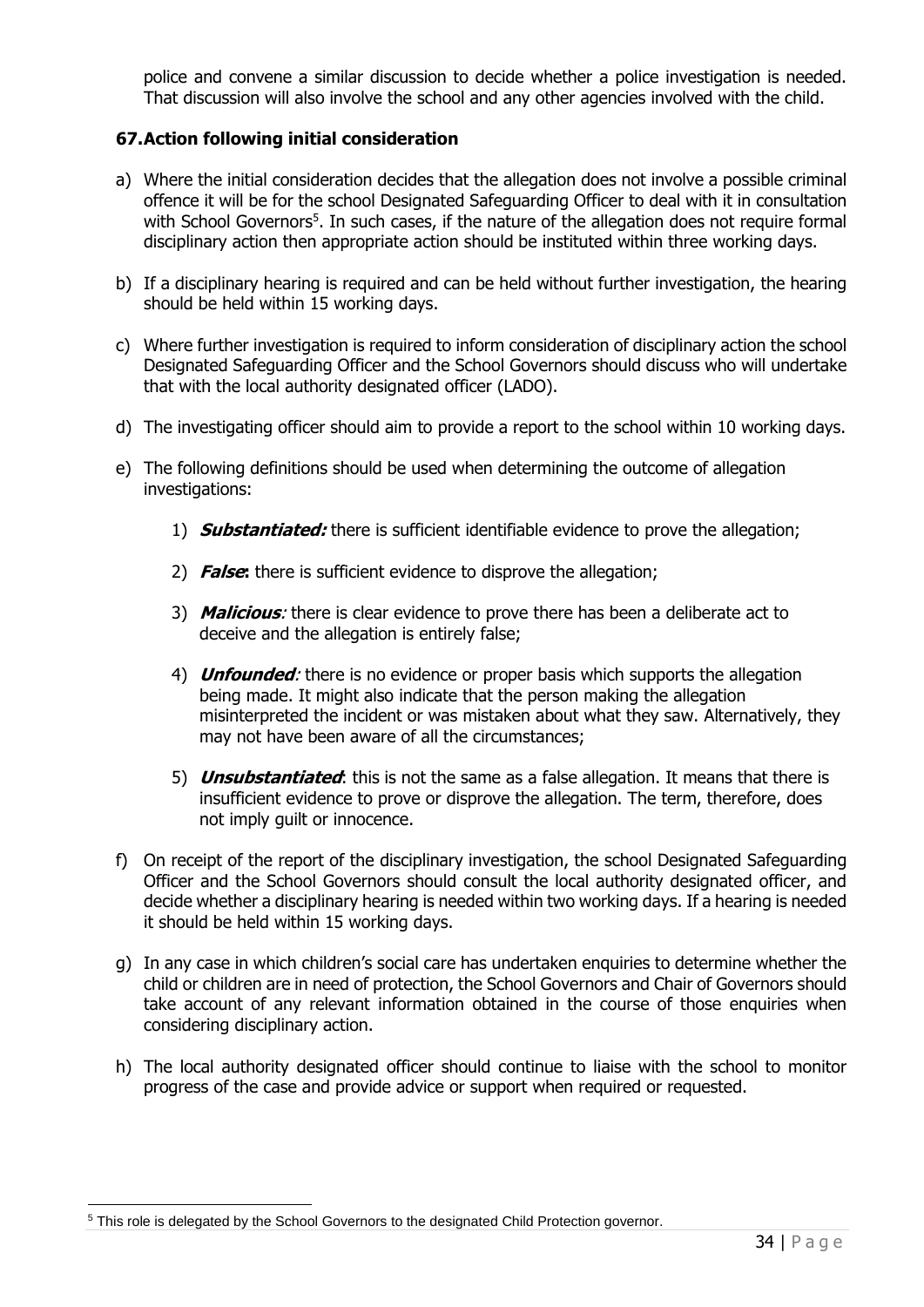#### **68.Case subject to police investigation**

- a) If the police and/or Crown Prosecution Service decide not to charge the individual with an offence, or decide to administer a caution, or the person is acquitted by a Court, the police should wherever possible aim to pass all information they have which may be relevant to a disciplinary case to the Headteacher within three working days of the decision. In those circumstances the school and the local authority designated officer should proceed as described above.
- b) In any case in which children's social care has undertaken enquiries to determine whether the child or children are in need of protection, any information obtained in the course of those enquiries which is relevant to a disciplinary case should also be passed to the school and the Headteacher should request this information.

#### **69.Supporting those involved**

#### **Staff**

- a) Employers have a duty of care to their employees. They should act to manage and minimise the stress inherent in the allegations process. Support for the individual is key to fulfilling this duty. Individuals should be informed of concerns or allegations as soon as possible and given an explanation of the likely course of action, unless there is an objection by the children's social care services or the police.
- b) The person who is the subject of the allegation should be kept informed of the progress of the case and consideration should be given to what other support is appropriate for the individual. Particular care needs to be taken when employees are suspended to ensure that they are kept informed of both the progress of their case and current work-related issues. Social contact with colleagues and friends should not be prevented unless there is evidence to suggest that such contact is likely to be prejudicial to the gathering and presentation of evidence.

#### **Parents**

c) Parents or carers of a child or children involved should be told about the allegation as soon as possible if they do not already know of it. However, where a strategy discussion is required, or police or children's social care services need to be involved, the case manager should not do so until those agencies have been consulted and have agreed what information can be disclosed to the parents or carers. Parent or carers should also be kept informed about the progress of the case, and told the outcome where there is not a criminal prosecution, including the outcome of any disciplinary process. The deliberations of a disciplinary hearing, and the information taken into account in reaching a decision, cannot normally be disclosed, but the parents or carers of the child should be told the outcome in confidence. Parents and carers should also be made aware of the prohibition on reporting or publishing allegations about teachers in section 141F of the Education Act 2002. If parents or carers wish to apply to the court to have reporting restrictions removed, they should be told to seek legal advice. In cases where a child may have suffered significant harm, or there may be a criminal prosecution, children's social care services, or the police as appropriate, should consider what support the child or children involved may need.

#### **70.Resignations and 'compromise agreements'**

a) If the accused person resigns, or ceases to provide their services, this should not prevent an allegation being followed up in accordance with this guidance. It is important that every effort is made to reach a conclusion in all cases of allegations bearing on the safety or welfare of children, including any in which the person concerned refuses to cooperate with the process. Wherever possible the accused should be given a full opportunity to answer the allegation and make representations about it. But the process of recording the allegation and any supporting evidence, and reaching a judgement about whether it can be substantiated on the basis of all